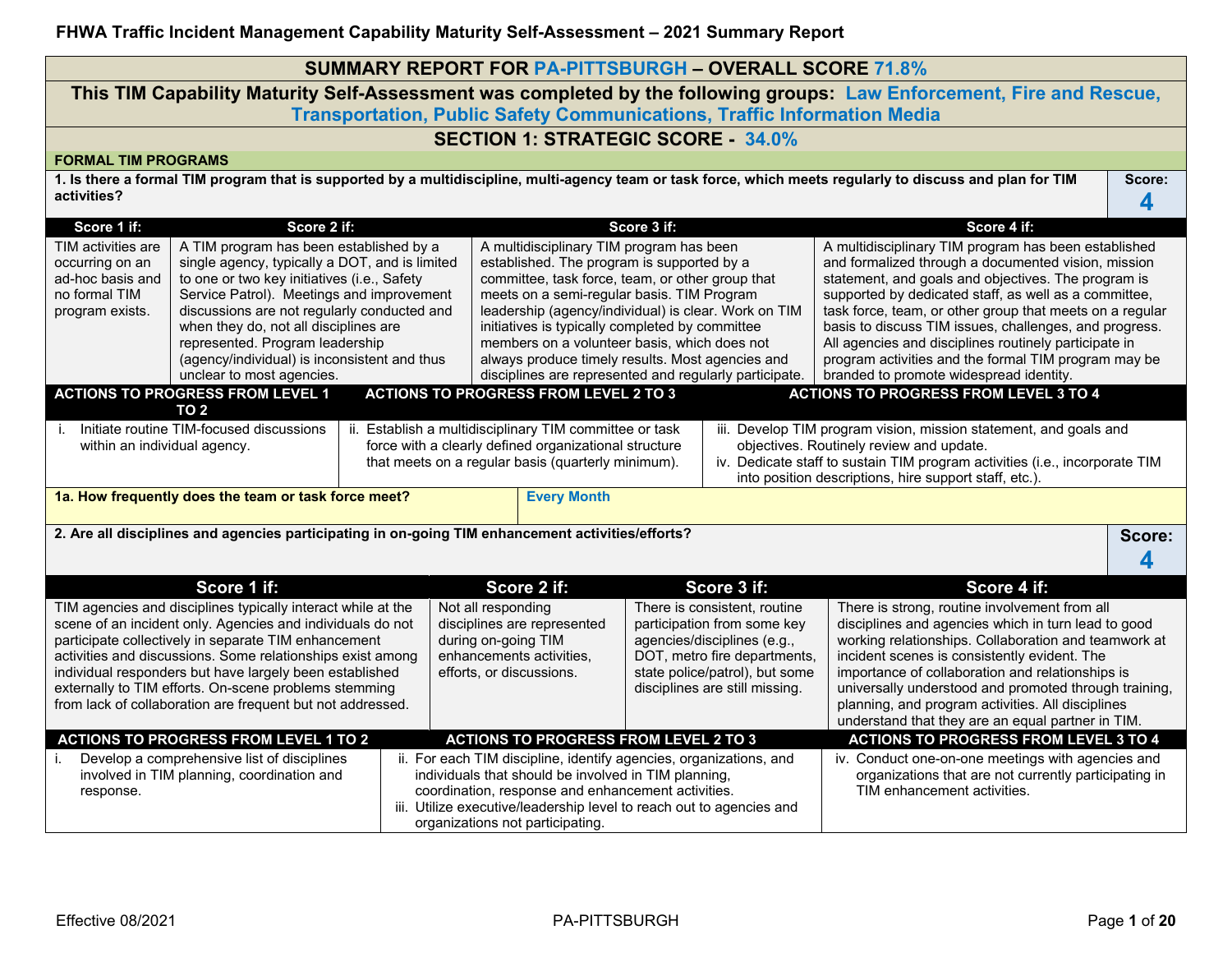**3. Is there a full-time position within at least one of the participating agencies with responsibility for coordinating the TIM program as their primary job function? Score: 4**

| Score 1 if:                                                                                                                                                                                                                                                                                                                                                                                                                                                                                            |                                                                                                                                                                                                                                                                                                       | Score 2 if:                                                                                                                                                                                                                   |        |                                                                                                                                                                                                                                                                                                                                                                                                                                                                                                                                                                                                                                                                                                                                                                                                                                                                          |                                                                                                                                                                                                                               | Score 3 if: |  | Score 4 if:                                                                                                                                                                                                                                                                                                                                                                                                                   |        |
|--------------------------------------------------------------------------------------------------------------------------------------------------------------------------------------------------------------------------------------------------------------------------------------------------------------------------------------------------------------------------------------------------------------------------------------------------------------------------------------------------------|-------------------------------------------------------------------------------------------------------------------------------------------------------------------------------------------------------------------------------------------------------------------------------------------------------|-------------------------------------------------------------------------------------------------------------------------------------------------------------------------------------------------------------------------------|--------|--------------------------------------------------------------------------------------------------------------------------------------------------------------------------------------------------------------------------------------------------------------------------------------------------------------------------------------------------------------------------------------------------------------------------------------------------------------------------------------------------------------------------------------------------------------------------------------------------------------------------------------------------------------------------------------------------------------------------------------------------------------------------------------------------------------------------------------------------------------------------|-------------------------------------------------------------------------------------------------------------------------------------------------------------------------------------------------------------------------------|-------------|--|-------------------------------------------------------------------------------------------------------------------------------------------------------------------------------------------------------------------------------------------------------------------------------------------------------------------------------------------------------------------------------------------------------------------------------|--------|
| No agency has assigned<br>responsibility for<br>coordinating the TIM<br>program to a person or<br>position.                                                                                                                                                                                                                                                                                                                                                                                            | the program.                                                                                                                                                                                                                                                                                          | Responsibility for coordinating the TIM program has<br>been assigned to a position within a participating<br>agency. However, TIM is just one of their many job<br>responsibilities and they have limited time to dedicate to |        |                                                                                                                                                                                                                                                                                                                                                                                                                                                                                                                                                                                                                                                                                                                                                                                                                                                                          | Responsibility for coordinating the TIM<br>program has been assigned to a position<br>within a participating agency and 50% or<br>more of their time is dedicated to TIM.                                                     |             |  | There is a full-time position within one<br>participating agency that is dedicated to<br>coordinating the TIM program.                                                                                                                                                                                                                                                                                                        |        |
|                                                                                                                                                                                                                                                                                                                                                                                                                                                                                                        | <b>ACTIONS TO PROGRESS FROM LEVEL 1 TO 2</b>                                                                                                                                                                                                                                                          |                                                                                                                                                                                                                               |        |                                                                                                                                                                                                                                                                                                                                                                                                                                                                                                                                                                                                                                                                                                                                                                                                                                                                          | <b>ACTIONS TO PROGRESS FROM LEVEL 2 TO 3</b>                                                                                                                                                                                  |             |  | <b>ACTIONS TO PROGRESS FROM LEVEL 3 TO 4</b>                                                                                                                                                                                                                                                                                                                                                                                  |        |
| employees or contractors.<br>position.                                                                                                                                                                                                                                                                                                                                                                                                                                                                 | i. Identify an agency that is willing to assign responsibility<br>for coordinating the TIM program to one of their<br>ii. Develop a formal job/position description that outlines the<br>responsibilities of a TIM program coordinator. Document<br>the TIM business case to support the need for the |                                                                                                                                                                                                                               | staff. |                                                                                                                                                                                                                                                                                                                                                                                                                                                                                                                                                                                                                                                                                                                                                                                                                                                                          | iii. Fill and/or assign a part-time (50%) TIM program<br>coordinator position to either agency or contractor                                                                                                                  |             |  | iv. Fill and/or assign a full-time TIM program coordinator<br>position to either agency or contractor staff.                                                                                                                                                                                                                                                                                                                  |        |
|                                                                                                                                                                                                                                                                                                                                                                                                                                                                                                        | 4. Is planning to support TIM activities, including regular needs assessments, done across and among participating agencies.                                                                                                                                                                          |                                                                                                                                                                                                                               |        |                                                                                                                                                                                                                                                                                                                                                                                                                                                                                                                                                                                                                                                                                                                                                                                                                                                                          |                                                                                                                                                                                                                               |             |  |                                                                                                                                                                                                                                                                                                                                                                                                                               | Score: |
|                                                                                                                                                                                                                                                                                                                                                                                                                                                                                                        |                                                                                                                                                                                                                                                                                                       |                                                                                                                                                                                                                               |        |                                                                                                                                                                                                                                                                                                                                                                                                                                                                                                                                                                                                                                                                                                                                                                                                                                                                          |                                                                                                                                                                                                                               |             |  |                                                                                                                                                                                                                                                                                                                                                                                                                               |        |
| Score 1 if:                                                                                                                                                                                                                                                                                                                                                                                                                                                                                            | Score 2 if:                                                                                                                                                                                                                                                                                           |                                                                                                                                                                                                                               |        |                                                                                                                                                                                                                                                                                                                                                                                                                                                                                                                                                                                                                                                                                                                                                                                                                                                                          | Score 3 if:                                                                                                                                                                                                                   |             |  | Score 4 if:                                                                                                                                                                                                                                                                                                                                                                                                                   |        |
| Some local TIM planning may take place but is<br>predominantly specific/unique to individual<br>No planning specific<br>to TIM takes place<br>partner agency(ies) only. Some regional TIM<br>regionally. TIM<br>planning is conducted, but typically on an ad-<br>needs are only<br>hoc basis and in reaction to an urgent need or<br>considered on a<br>problem. TIM needs are assessed on an<br>reactive basis when<br>infrequent (e.g., annual) basis with minimal<br>problems occur.<br>follow-up. |                                                                                                                                                                                                                                                                                                       |                                                                                                                                                                                                                               |        | TIM is noted or mentioned in regional transportation<br>Regionally planning for TIM is routine and<br>plans but only in the context of ongoing operations.<br>conducted by MPOs, COGs, Transportation<br>Commissions, DOTs and public safety<br>Regional plans may integrate ongoing TIM<br>components such as Safety Service Patrols and<br>agencies. TIM needs are routinely and<br>program support but little regular<br>proactively discussed in a multidisciplinary<br>planning/programming for other enhancement<br>setting and are directly linked with the regional<br>strategies takes place. TIM needs are discussed on a<br>planning process. There is a TIM line item in<br>more regular basis with input from most TIM<br>funding allocations to pay for TIM strategies to<br>stakeholders, but some needs may go unaddressed.<br>address identified needs. |                                                                                                                                                                                                                               |             |  |                                                                                                                                                                                                                                                                                                                                                                                                                               |        |
|                                                                                                                                                                                                                                                                                                                                                                                                                                                                                                        | <b>ACTIONS TO PROGRESS FROM LEVEL 1</b><br><b>TO 2</b>                                                                                                                                                                                                                                                |                                                                                                                                                                                                                               |        |                                                                                                                                                                                                                                                                                                                                                                                                                                                                                                                                                                                                                                                                                                                                                                                                                                                                          | <b>ACTIONS TO PROGRESS FROM LEVEL 2 TO 3</b>                                                                                                                                                                                  |             |  | <b>ACTIONS TO PROGRESS FROM LEVEL 3 TO 4</b>                                                                                                                                                                                                                                                                                                                                                                                  |        |
| annually in a multidisciplinary group<br>needs and gaps.                                                                                                                                                                                                                                                                                                                                                                                                                                               | i. Conduct individual agency TIM planning.<br>ii. Complete the FHWA TIM Self-Assessment<br>setting as a means to identify/understand                                                                                                                                                                  | needs.<br>TIM enhancements.                                                                                                                                                                                                   |        | into needs identification/assessment activities.                                                                                                                                                                                                                                                                                                                                                                                                                                                                                                                                                                                                                                                                                                                                                                                                                         | iii. Add a standing item to the TIM committee or task<br>force agenda to discuss and assess TIM-related<br>iv. Conduct multidiscipline TIM planning and prioritize<br>v. Integrate results of TIM after-action reviews (AARs) | (TIPs).     |  | vi. Establish a mechanism for tracking and prioritizing TIM needs, action<br>items or strategies to address, and results. Make the tracking<br>mechanism available to all TIM stakeholders for input and review.<br>vii. Integrate all TIM needs/enhancement strategies into existing<br>planning processes and documents, including the state's Strategic<br>Highway Safety Plan (SHSP) and Transportation Improvement Plans |        |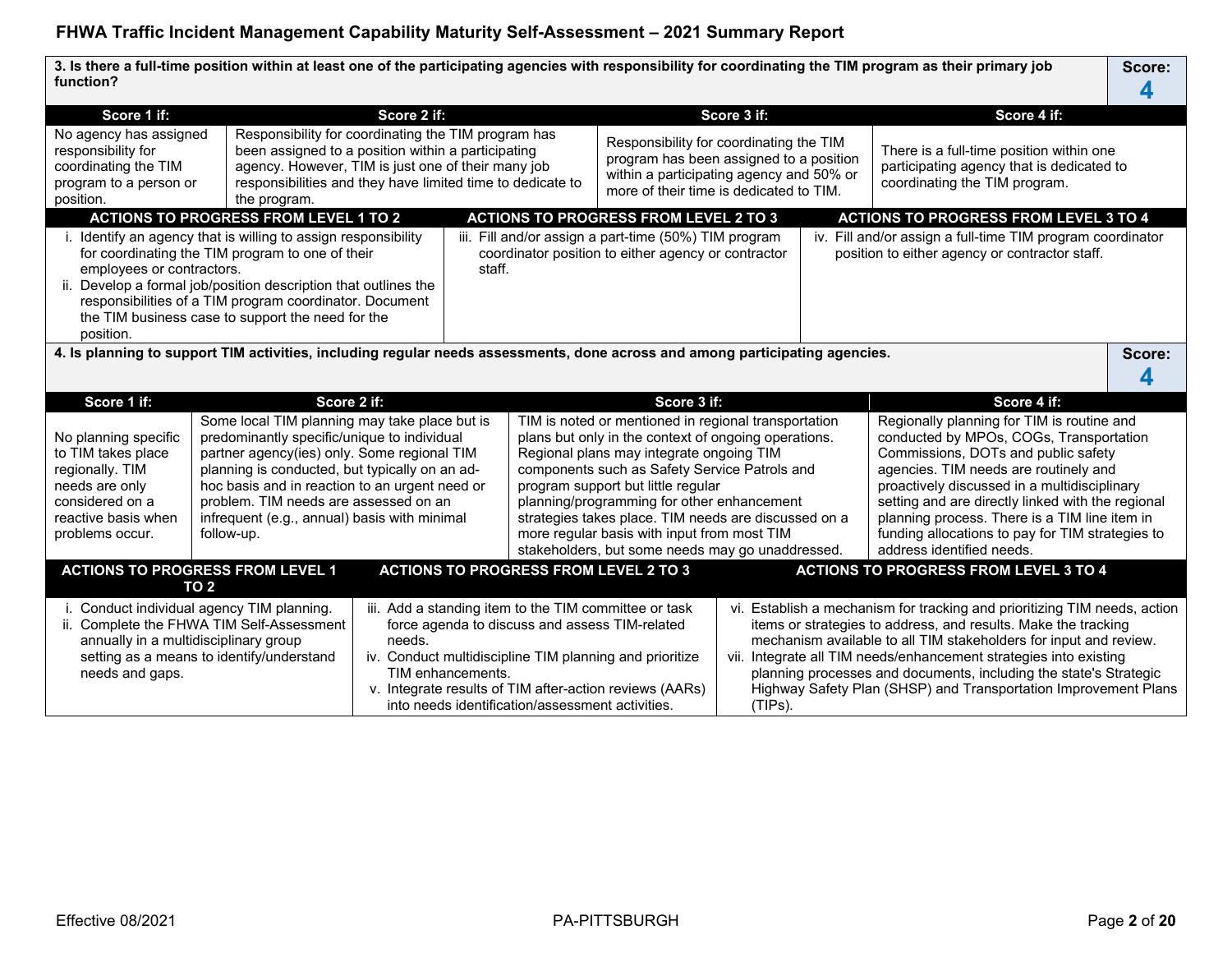**5. Are funds available for TIM activities? Score:**

| Score 1 if:                                                                                                                                                                                                                                                                 | Score 2 if:                                                                                                                                                                                                                                                                 |  | Score 3 if:                                                                                                                                                                                                                                                                                                                                       |  | Score 4 if:                                                                                                                                                                                                                                                                                                                                                                                                                                                                                                                                                                                           |  |  |  |  |
|-----------------------------------------------------------------------------------------------------------------------------------------------------------------------------------------------------------------------------------------------------------------------------|-----------------------------------------------------------------------------------------------------------------------------------------------------------------------------------------------------------------------------------------------------------------------------|--|---------------------------------------------------------------------------------------------------------------------------------------------------------------------------------------------------------------------------------------------------------------------------------------------------------------------------------------------------|--|-------------------------------------------------------------------------------------------------------------------------------------------------------------------------------------------------------------------------------------------------------------------------------------------------------------------------------------------------------------------------------------------------------------------------------------------------------------------------------------------------------------------------------------------------------------------------------------------------------|--|--|--|--|
| No funds are specifically<br>allocated for TIM on a<br>regional basis. TIM is paid for<br>exclusively and independently<br>from the operating budgets of<br>partner agencies. The region<br>is routinely challenged to<br>acquire funds for TIM<br>enhancement initiatives. | The Safety Service Patrol<br>program may have a dedicated<br>funding source, but minimal<br>funding is available for any<br>other TIM enhancement<br>activities. Partner agencies<br>have little or no understanding<br>of funds that are, or may be,<br>available for TIM. |  | Some TIM elements/activities such as<br>program or training support are funded<br>annually. Little programming and budgeting<br>takes place for other TIM enhancement<br>activities, though a nominal amount of<br>funding is sometimes available. There is a<br>moderate understanding of available<br>funding and the process for accessing it. |  | Through funding sources such as TIPs, STIPs, SHSP and Federal<br>Programs, regular annual (fiscal year) budget allocations are made<br>for the majority of TIM activities such as: Safety Service Patrols;<br>training; TIM equipment and supplies; program<br>management/support; and outreach/promotion. Funds are often<br>allocated according to need and program priorities. Stakeholders<br>have a good understanding of both available or potential funding<br>sources for TIM activities (e.g., grants, Federal funds, etc.) and the<br>process and requirements for requesting/accessing it. |  |  |  |  |
| <b>ACTIONS TO PROGRESS FROM LEVEL 1 TO 2</b>                                                                                                                                                                                                                                |                                                                                                                                                                                                                                                                             |  | <b>ACTIONS TO PROGRESS FROM LEVEL 2 TO 3</b>                                                                                                                                                                                                                                                                                                      |  | <b>ACTIONS TO PROGRESS FROM LEVEL 3 TO 4</b>                                                                                                                                                                                                                                                                                                                                                                                                                                                                                                                                                          |  |  |  |  |
| i. Identify the associated costs and benefits of<br>needed TIM enhancements.<br>funds.                                                                                                                                                                                      |                                                                                                                                                                                                                                                                             |  | ii. Investigate and identify all TIM eligible funding<br>sources and define the process for requesting                                                                                                                                                                                                                                            |  | iii. Allocate funding for priority TIM enhancements.                                                                                                                                                                                                                                                                                                                                                                                                                                                                                                                                                  |  |  |  |  |
|                                                                                                                                                                                                                                                                             | Do you have any additional comments on your scores in the Formal TIM Programs subsection?                                                                                                                                                                                   |  |                                                                                                                                                                                                                                                                                                                                                   |  |                                                                                                                                                                                                                                                                                                                                                                                                                                                                                                                                                                                                       |  |  |  |  |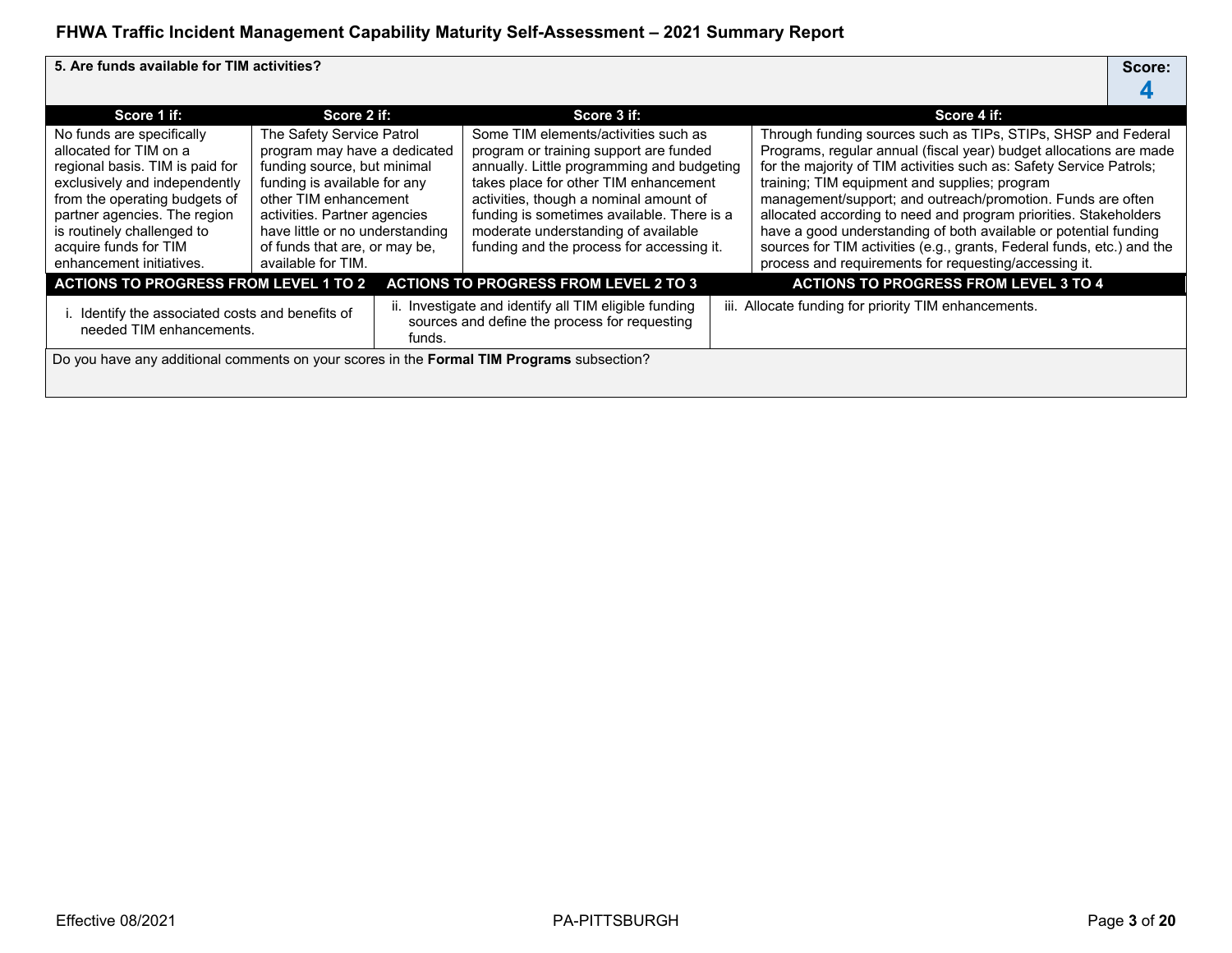**6. Have stakeholders in the region participated in a SHRP2 National TIM Responder Training Program, or equivalent, Train-the-Trainer (TtT) session and are they actively training others? Score:**

| Score 1 if:                                                                                                                                                                                                                                                                                                                                                                        | Score 2 if:                                                                                                                                                                                                                                                                                                                                  |                                                                                                                                                                                                                                                                                                  |                                                                                                                                                                                                                  | Score 3 if: |                                                                                                                                                                                      |                                                                                                                                                                                                                                                                                                                                                                                                                                                                                  | Score 4 if:                                                                                                                                                                                                                                                                               |                                   |
|------------------------------------------------------------------------------------------------------------------------------------------------------------------------------------------------------------------------------------------------------------------------------------------------------------------------------------------------------------------------------------|----------------------------------------------------------------------------------------------------------------------------------------------------------------------------------------------------------------------------------------------------------------------------------------------------------------------------------------------|--------------------------------------------------------------------------------------------------------------------------------------------------------------------------------------------------------------------------------------------------------------------------------------------------|------------------------------------------------------------------------------------------------------------------------------------------------------------------------------------------------------------------|-------------|--------------------------------------------------------------------------------------------------------------------------------------------------------------------------------------|----------------------------------------------------------------------------------------------------------------------------------------------------------------------------------------------------------------------------------------------------------------------------------------------------------------------------------------------------------------------------------------------------------------------------------------------------------------------------------|-------------------------------------------------------------------------------------------------------------------------------------------------------------------------------------------------------------------------------------------------------------------------------------------|-----------------------------------|
| No TtT session has been<br>conducted in the region.                                                                                                                                                                                                                                                                                                                                | Yes, but less than 20% of the<br>TtT participants have conducted<br>any subsequent training<br>sessions.                                                                                                                                                                                                                                     |                                                                                                                                                                                                                                                                                                  | Yes, and between 20%-40% of the TtT participants<br>have provided TIM training to others. There are a<br>handful of very active trainers, but many trainers<br>have only assisted with 1 or 2 training sessions. |             |                                                                                                                                                                                      |                                                                                                                                                                                                                                                                                                                                                                                                                                                                                  | Yes, and over 40% of the TtT participants have provided<br>TIM training to others. The trainers remain active and<br>are assisting with at least one training session quarterly.                                                                                                          |                                   |
| <b>ACTIONS TO PROGRESS FROM LEVEL 1 TO 2</b>                                                                                                                                                                                                                                                                                                                                       |                                                                                                                                                                                                                                                                                                                                              |                                                                                                                                                                                                                                                                                                  | <b>ACTIONS TO PROGRESS FROM LEVEL 2 TO 3</b>                                                                                                                                                                     |             |                                                                                                                                                                                      |                                                                                                                                                                                                                                                                                                                                                                                                                                                                                  | <b>ACTIONS TO PROGRESS FROM LEVEL 3 TO 4</b>                                                                                                                                                                                                                                              |                                   |
| i. Establish a TIM training implementation<br>committee.<br>ii. Conduct a TIM TtT session.                                                                                                                                                                                                                                                                                         |                                                                                                                                                                                                                                                                                                                                              |                                                                                                                                                                                                                                                                                                  | iii. Establish and document clear expectations<br>for TtT participants (e.g., expected to instruct<br>two TIM training sessions per year.)                                                                       |             |                                                                                                                                                                                      | communications, etc.)<br>a regular basis.                                                                                                                                                                                                                                                                                                                                                                                                                                        | iv. Identify a mechanism to regularly communicate with and engage TIM<br>trainers (e.g., quarterly teleconferences or webinars, e-mail<br>v. Assign scheduling and coordination of TIM training sessions to an<br>individual or group of individuals to ensure trainings are conducted on |                                   |
| 6a. Is there any other TIM-related supplemental or topic-specific<br>training being provided?                                                                                                                                                                                                                                                                                      |                                                                                                                                                                                                                                                                                                                                              |                                                                                                                                                                                                                                                                                                  | <b>Yes</b>                                                                                                                                                                                                       |             |                                                                                                                                                                                      |                                                                                                                                                                                                                                                                                                                                                                                                                                                                                  |                                                                                                                                                                                                                                                                                           |                                   |
| 7. Is the SHRP2 TIM Responder Training being conducted in a multidiscipline setting?                                                                                                                                                                                                                                                                                               |                                                                                                                                                                                                                                                                                                                                              |                                                                                                                                                                                                                                                                                                  |                                                                                                                                                                                                                  |             |                                                                                                                                                                                      |                                                                                                                                                                                                                                                                                                                                                                                                                                                                                  |                                                                                                                                                                                                                                                                                           | Score:<br>3                       |
| Score 1 if:                                                                                                                                                                                                                                                                                                                                                                        | Score 2 if:                                                                                                                                                                                                                                                                                                                                  |                                                                                                                                                                                                                                                                                                  |                                                                                                                                                                                                                  | Score 3 if: |                                                                                                                                                                                      |                                                                                                                                                                                                                                                                                                                                                                                                                                                                                  | Score 4 if:                                                                                                                                                                                                                                                                               |                                   |
| Most training is being<br>provided to individual<br>agencies in a single discipline<br>setting.<br><b>ACTIONS TO PROGRESS FROM LEVEL 1 TO 2</b><br>i. Establish, or re-invigorate, a TIM training<br>implementation committee.<br>ii. Develop a local/regional distribution list that<br>can be used by TIM trainers to assist with<br>outreach efforts for scheduled TIM training | Some efforts have been made to<br>support multidiscipline training. Many<br>agencies are still focused on training<br>just their own employees.                                                                                                                                                                                              | provided.<br><b>ACTIONS TO PROGRESS FROM LEVEL 2 TO 3</b><br>iii. Establish an online TIM training schedule/<br>calendar that is shared with all TIM<br>stakeholders and regularly updated.<br>iv. Utilize local/regional TIM committees or task<br>forces to promote awareness of available TIM | A multidiscipline setting has been used<br>in over half of the training sessions                                                                                                                                 |             |                                                                                                                                                                                      | The majority of training activities are taking place in a<br>multidiscipline setting. Large agencies that are using in-service<br>to train their employees have invited other disciplines to<br>participate in the training.<br><b>ACTIONS TO PROGRESS FROM LEVEL 3 TO 4</b><br>v. Assign scheduling and coordination of TIM training sessions to an<br>individual or group of individuals to ensure trainings are conducted on<br>a regular basis in a multidiscipline setting. |                                                                                                                                                                                                                                                                                           |                                   |
| sessions.<br>8. Has the SHRP2 TIM Responder Training, or equivalent, been incorporated into the state or local academy and/or technical college curriculums?                                                                                                                                                                                                                       |                                                                                                                                                                                                                                                                                                                                              | training sessions.                                                                                                                                                                                                                                                                               |                                                                                                                                                                                                                  |             |                                                                                                                                                                                      |                                                                                                                                                                                                                                                                                                                                                                                                                                                                                  |                                                                                                                                                                                                                                                                                           | Score:<br>$\overline{\mathbf{2}}$ |
| Score 1 if:                                                                                                                                                                                                                                                                                                                                                                        | Score 2 if:                                                                                                                                                                                                                                                                                                                                  |                                                                                                                                                                                                                                                                                                  |                                                                                                                                                                                                                  | Score 3 if: |                                                                                                                                                                                      |                                                                                                                                                                                                                                                                                                                                                                                                                                                                                  | Score 4 if:                                                                                                                                                                                                                                                                               |                                   |
| The SHRP2 TIM Responder<br>Training, or equivalent, has<br>not been incorporated into<br>the state or local academy<br>and/or technical college<br>curriculums.                                                                                                                                                                                                                    | A limited number of academies<br>Over half of the state or local academies and/or<br>technical colleges have incorporated the SHRP2 TIM<br>and/or technical colleges have<br>incorporated the SHRP2 TIM<br>Responder Training, or equivalent, into their<br>Responder Training, or<br>curriculums.<br>equivalent, into their<br>curriculums. |                                                                                                                                                                                                                                                                                                  |                                                                                                                                                                                                                  |             | The SHRP2 TIM Responder Training, or equivalent<br>has been incorporated into the majority of state or<br>local academy and/or technical college curriculums<br>for all disciplines. |                                                                                                                                                                                                                                                                                                                                                                                                                                                                                  |                                                                                                                                                                                                                                                                                           |                                   |
| <b>ACTIONS TO PROGRESS FROM</b><br>LEVEL 1 TO 2                                                                                                                                                                                                                                                                                                                                    |                                                                                                                                                                                                                                                                                                                                              | <b>ACTIONS TO PROGRESS FROM</b><br>LEVEL 2 TO 3                                                                                                                                                                                                                                                  |                                                                                                                                                                                                                  |             |                                                                                                                                                                                      |                                                                                                                                                                                                                                                                                                                                                                                                                                                                                  | <b>ACTIONS TO PROGRESS FROM LEVEL 3 TO 4</b>                                                                                                                                                                                                                                              |                                   |
| i. Identify all local academies and<br>technical colleges that offer courses<br>to TIM stakeholders.                                                                                                                                                                                                                                                                               |                                                                                                                                                                                                                                                                                                                                              | ii. Develop a prioritized outreach plan<br>for approaching the local academies<br>and technical colleges.                                                                                                                                                                                        |                                                                                                                                                                                                                  |             |                                                                                                                                                                                      |                                                                                                                                                                                                                                                                                                                                                                                                                                                                                  | iii. Utilize TIM training champions from the appropriate discipline to reach out to local<br>academies and technical colleges that have been slow to incorporate the TIM training.<br>iv. Identify opportunities to make TIM training mandatory.                                          |                                   |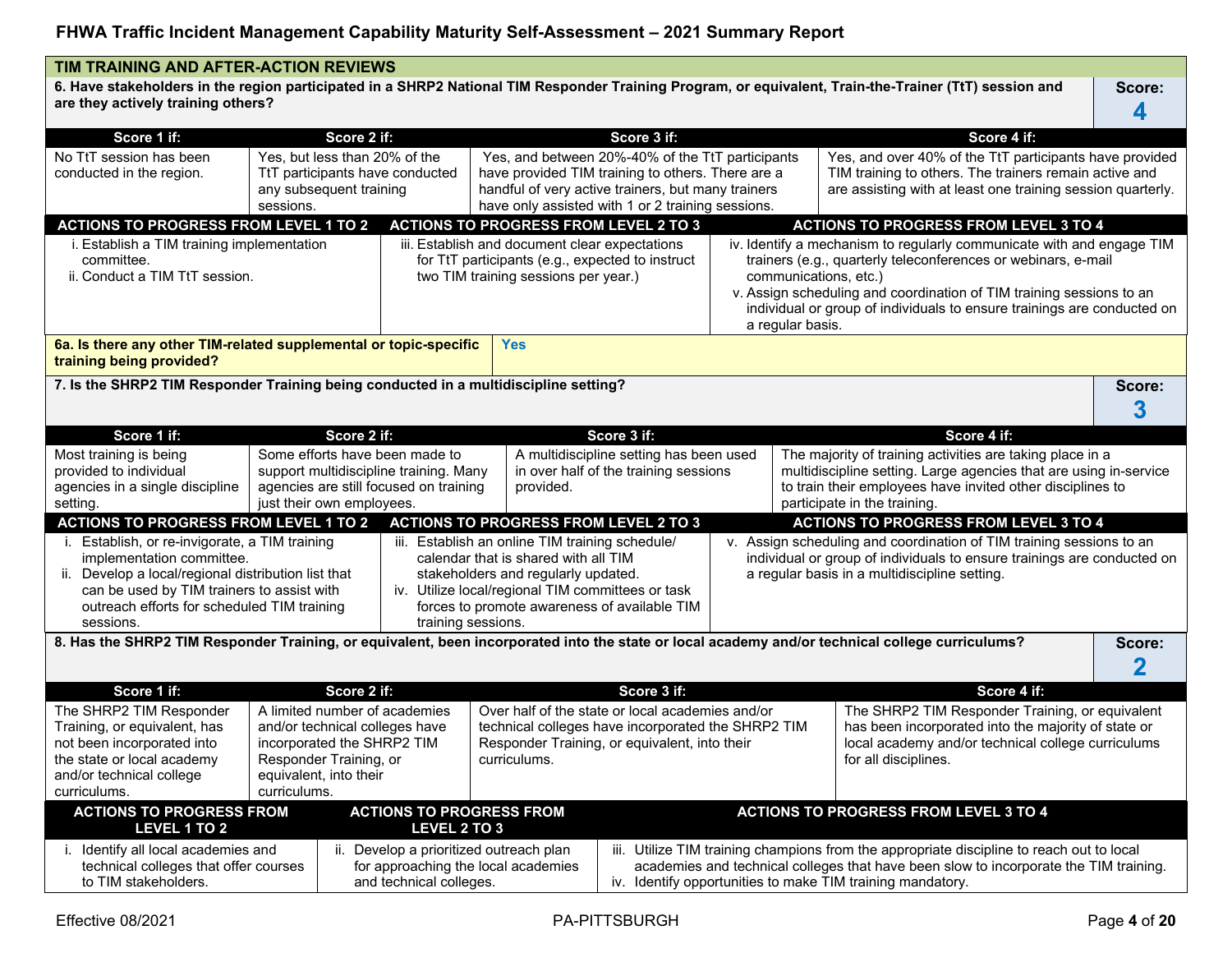| 9. Does the TIM program conduct multidiscipline, multi-agency after-action reviews (AARs)?                  |                                                                                                                                                                       |                                                                                                                                                                                                |                                                                                                                                                                                                                                                                               |                                                                                                                                                                                                                         |                                                                                                                                                                                                                                   | Score: |
|-------------------------------------------------------------------------------------------------------------|-----------------------------------------------------------------------------------------------------------------------------------------------------------------------|------------------------------------------------------------------------------------------------------------------------------------------------------------------------------------------------|-------------------------------------------------------------------------------------------------------------------------------------------------------------------------------------------------------------------------------------------------------------------------------|-------------------------------------------------------------------------------------------------------------------------------------------------------------------------------------------------------------------------|-----------------------------------------------------------------------------------------------------------------------------------------------------------------------------------------------------------------------------------|--------|
| Score 1 if:                                                                                                 |                                                                                                                                                                       | Score 2 if:                                                                                                                                                                                    |                                                                                                                                                                                                                                                                               | Score 3 if:                                                                                                                                                                                                             | Score 4 if:                                                                                                                                                                                                                       |        |
| No AARs are conducted.                                                                                      | encountered.                                                                                                                                                          | Some AARs are conducted internally<br>by individual agencies. Multidiscipline<br>AARs may be conducted occasionally,<br>but only for very serious incidents<br>where significant problems were | discussion.                                                                                                                                                                                                                                                                   | Routine AARs are conducted, but not all<br>involved responders participate. AARs may<br>only occur in the context of an established<br>TIM committee or task force meeting, which<br>may lead to delayed or ineffective | AARs are institutionalized and a formal AAR process exists<br>that includes thresholds for conducting timely AARs and<br>participation requirements. Results are documented, acted<br>upon, and shared with all TIM stakeholders. |        |
| <b>ACTIONS TO PROGRESS FROM LEVEL</b><br>1 TO 2                                                             |                                                                                                                                                                       | <b>ACTIONS TO PROGRESS FROM</b><br>LEVEL 2 TO 3                                                                                                                                                | <b>ACTIONS TO PROGRESS FROM LEVEL 3 TO 4</b>                                                                                                                                                                                                                                  |                                                                                                                                                                                                                         |                                                                                                                                                                                                                                   |        |
| . Document the value of conducting<br>AARs and obtain TIM partner buy-in.                                   | ii. Conduct AARs on a routine basis.<br>iii. Establish criteria/thresholds for<br>conducting AARs.<br>iv. Develop a standard form for<br>documenting results of AARs. |                                                                                                                                                                                                | v. Develop and implement a formal multidiscipline AAR process that has been<br>accepted as a standard operating practice by all TIM stakeholders.<br>vi. Develop a mechanism for tracking and sharing AAR action items and results (and/or<br>integrate with needs tracking). |                                                                                                                                                                                                                         |                                                                                                                                                                                                                                   |        |
| Do you have any additional comments on your scores in the TIM Training and After-Action Reviews subsection? |                                                                                                                                                                       |                                                                                                                                                                                                |                                                                                                                                                                                                                                                                               |                                                                                                                                                                                                                         |                                                                                                                                                                                                                                   |        |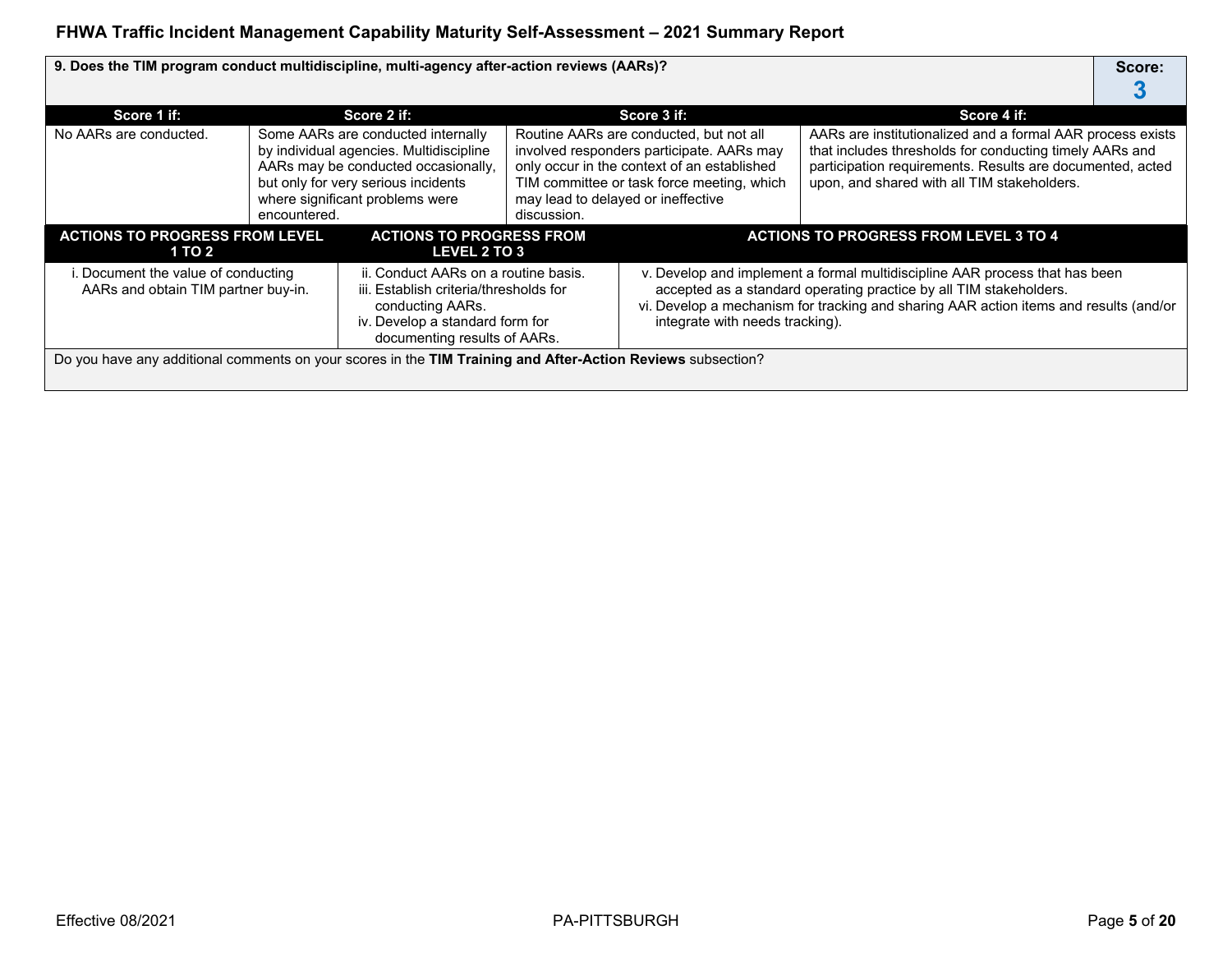| <b>TIM PERFORMANCE MEASURES</b>                                                                                                                                                                                                                                                                                                                                                                    |                                                                                                                                  |                                                                                                                                             |                                                                                                                                                                                                                                                                                                                                                                                                                                                                                                                                         |      |                                                                                                                                                                                                                                                                                         |                                                                                                                                                                                                                                                                                                                                                                                                                                                                                                                                            |             |
|----------------------------------------------------------------------------------------------------------------------------------------------------------------------------------------------------------------------------------------------------------------------------------------------------------------------------------------------------------------------------------------------------|----------------------------------------------------------------------------------------------------------------------------------|---------------------------------------------------------------------------------------------------------------------------------------------|-----------------------------------------------------------------------------------------------------------------------------------------------------------------------------------------------------------------------------------------------------------------------------------------------------------------------------------------------------------------------------------------------------------------------------------------------------------------------------------------------------------------------------------------|------|-----------------------------------------------------------------------------------------------------------------------------------------------------------------------------------------------------------------------------------------------------------------------------------------|--------------------------------------------------------------------------------------------------------------------------------------------------------------------------------------------------------------------------------------------------------------------------------------------------------------------------------------------------------------------------------------------------------------------------------------------------------------------------------------------------------------------------------------------|-------------|
| incident by a responsible agency and first confirmation that all lanes are available for traffic flow."                                                                                                                                                                                                                                                                                            |                                                                                                                                  |                                                                                                                                             | 10. Is Roadway Clearance Time (RCT) measured and used by your agency? FHWA defines RCT as the "time between first recordable awareness of an                                                                                                                                                                                                                                                                                                                                                                                            |      |                                                                                                                                                                                                                                                                                         |                                                                                                                                                                                                                                                                                                                                                                                                                                                                                                                                            | Score:<br>3 |
| Score 1 if:                                                                                                                                                                                                                                                                                                                                                                                        |                                                                                                                                  | Score 2 if:                                                                                                                                 | Score 3 if:                                                                                                                                                                                                                                                                                                                                                                                                                                                                                                                             |      |                                                                                                                                                                                                                                                                                         | Score 4 if:                                                                                                                                                                                                                                                                                                                                                                                                                                                                                                                                |             |
| RCT is not typically measured                                                                                                                                                                                                                                                                                                                                                                      | RCT is routinely measured.                                                                                                       |                                                                                                                                             | RCT is routinely measured and<br>reported                                                                                                                                                                                                                                                                                                                                                                                                                                                                                               |      | RCT is routinely measured, reported, and tied to system or region-<br>wide outcomes such as travel time reliability or congestion/delay.                                                                                                                                                |                                                                                                                                                                                                                                                                                                                                                                                                                                                                                                                                            |             |
| <b>ACTIONS TO PROGRESS FROM LEVEL 1 TO 2</b>                                                                                                                                                                                                                                                                                                                                                       |                                                                                                                                  |                                                                                                                                             | <b>ACTIONS TO PROGRESS FROM LEVEL 2 TO 3</b>                                                                                                                                                                                                                                                                                                                                                                                                                                                                                            |      |                                                                                                                                                                                                                                                                                         | <b>ACTIONS TO PROGRESS FROM LEVEL 3 TO 4</b>                                                                                                                                                                                                                                                                                                                                                                                                                                                                                               |             |
| i. Recognize and communicate with TIM<br>stakeholders the need for and value of routinely<br>measuring RCT.<br>ii. Adopt the FHWA standard definition for RCT.<br>iii. Develop and implement methodologies to<br>routinely collect and track RCT, including<br>establishing a baseline for measurement.<br>partners.                                                                               |                                                                                                                                  |                                                                                                                                             | iv. Conduct trends analysis of RCT specific to<br>facilities, incident types, lane closure types,<br>regions with responder training, periods of<br>operation by time and day, and other factors.<br>v. Develop a mechanism for regularly reporting and<br>sharing the RCT performance measure with TIM                                                                                                                                                                                                                                 | RCT. |                                                                                                                                                                                                                                                                                         | vi. Routinely scan for new opportunities to improve the quality,<br>accuracy, and geographic/temporal coverage for reporting<br>vii. Develop varied levels of aggregation for this performance<br>measure that target diverse needs among TIM stakeholders.<br>viii. Develop and implement advanced TIM measures that are<br>tied to system or region-wide goals for travel time reliability,<br>congestion/delay and other outcomes.<br>ix. Standardize and document processes for collecting,<br>cleaning, analyzing, and reporting RCT. |             |
| 11. Which of the following data collection and analysis practices best align with your region for RCT?<br>Score:                                                                                                                                                                                                                                                                                   |                                                                                                                                  |                                                                                                                                             |                                                                                                                                                                                                                                                                                                                                                                                                                                                                                                                                         |      |                                                                                                                                                                                                                                                                                         |                                                                                                                                                                                                                                                                                                                                                                                                                                                                                                                                            |             |
| Score 1 if:                                                                                                                                                                                                                                                                                                                                                                                        |                                                                                                                                  | Score 2 if:                                                                                                                                 | Score 3 if:                                                                                                                                                                                                                                                                                                                                                                                                                                                                                                                             |      |                                                                                                                                                                                                                                                                                         | Score 4 if:                                                                                                                                                                                                                                                                                                                                                                                                                                                                                                                                |             |
| Data (crash reports, TMC,<br>CAD) is present but not<br>necessarily accessible or<br>useful because it is not<br>collected with a focus on<br>performance measures.                                                                                                                                                                                                                                | Data is collected by a single agency<br>the broader set of incidents (for example,<br>collected by partner agencies are limited. | (typically MPO or DOT), some data is linked<br>or integrated, but only for a small subset of<br>only for one urban interstate) because data | Data is collected among TIM partner agencies<br>for a significant proportion of incidents in the<br>region. Data collection reflects the intent for<br>use in performance measurement. Efforts may<br>be underway to broaden data collection and<br>explore opportunities for data integration.                                                                                                                                                                                                                                         |      | Data is purposefully collected and integrated to<br>support performance-based operations and is<br>collected and shared among partner agencies.<br>Strong analysis and reporting capabilities in<br>place, with regular reporting of TIM<br>performance both internally and externally. |                                                                                                                                                                                                                                                                                                                                                                                                                                                                                                                                            |             |
| <b>ACTIONS TO PROGRESS FROM LEVEL 1 TO 2</b>                                                                                                                                                                                                                                                                                                                                                       |                                                                                                                                  |                                                                                                                                             | <b>ACTIONS TO PROGRESS FROM LEVEL 2 TO 3</b>                                                                                                                                                                                                                                                                                                                                                                                                                                                                                            |      |                                                                                                                                                                                                                                                                                         | <b>ACTIONS TO PROGRESS FROM LEVEL 3 TO 4</b>                                                                                                                                                                                                                                                                                                                                                                                                                                                                                               |             |
| i. Identify data and collection requirements to<br>support measuring RCT.<br>ii. Increase accessibility to data already being<br>collected by TIM partners.<br>iii. Begin to link and integrate data within the<br>measuring agency.<br>iv. Develop and implement training within the<br>measuring agency to accurately, quantitatively,<br>and consistently report data needed to measure<br>RCT. |                                                                                                                                  | 18a and 18b.<br>measuring RCT.<br>collect needed data.                                                                                      | v. Collaborate with TIM stakeholders to expand data<br>collection to reduce gaps in data collection documented in<br>vi. Add fields to the state crash report to collect data for<br>vii. Confirm ability of transportation infrastructure<br>systems/field devices, TMC/TOC software, and/or law<br>enforcement computer-aided dispatch (CAD) systems to<br>viii. Develop and implement training for TMC, dispatch, and<br>responder communities to accurately, quantitatively, and<br>consistently report data needed to measure RCT. |      |                                                                                                                                                                                                                                                                                         | ix. Integrate data sources (e.g., TMC/TOC ATMS<br>integrated with law enforcement CAD, Crash Reports,<br>and/or Safety Service Patrol Logs, etc.) to support<br>performance measurement for system/region-wide<br>transportation effectiveness.<br>x. Where efficiencies can be achieved, automate<br>processes for collecting, cleaning, analyzing, and<br>reporting TIM measures.<br>xi. Continue to expand data collection to reduce gaps in<br>data collection documented in 18a and 18b.                                              |             |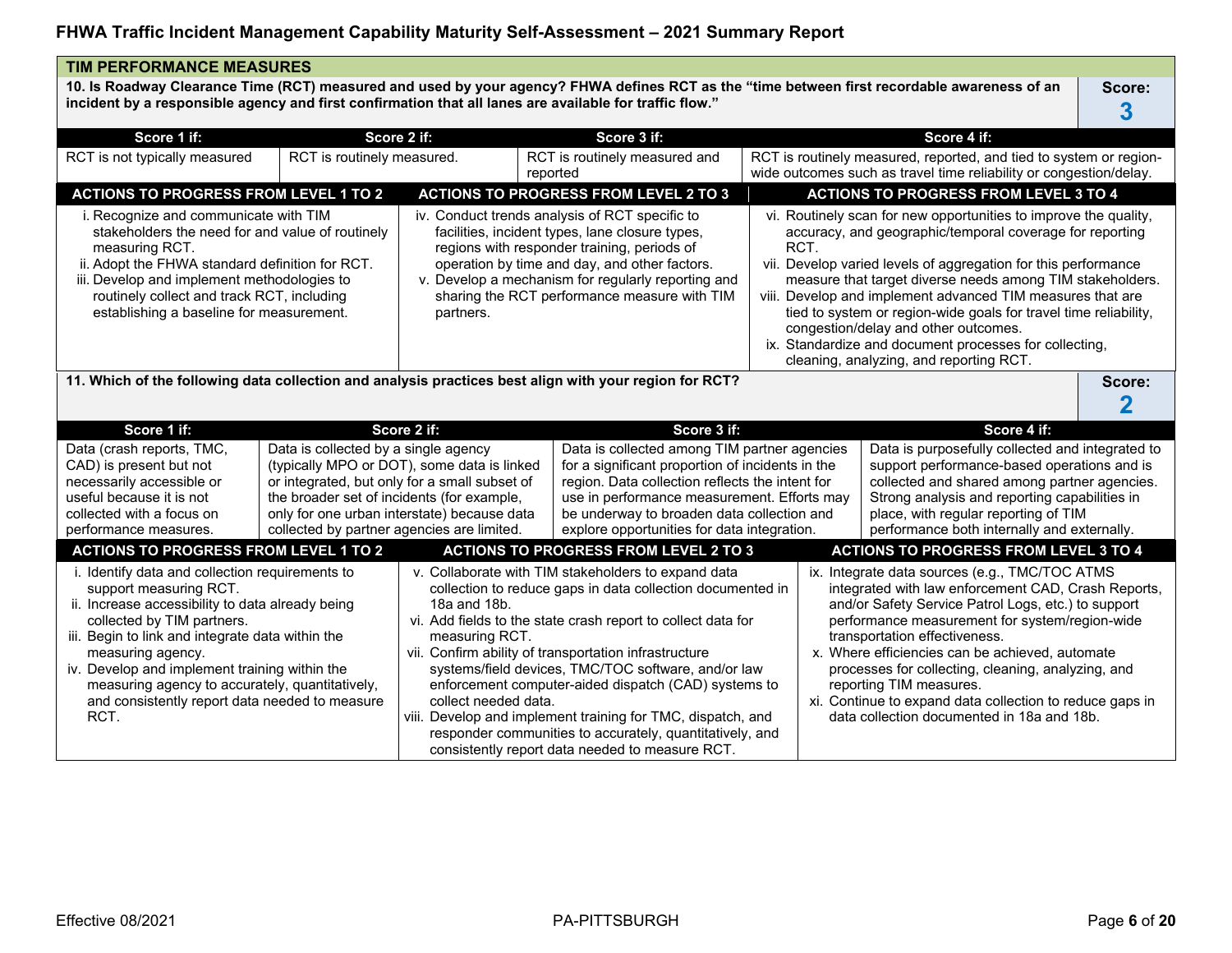| 12. Has the TIM program established performance targets for RCT?                                                                                                                                                                                                                                                                                                                                                                                                                                                                                                                                                    |                  |                                                                                                                           |                                                                    |                                                                                                                                                                        |                                                                                    |                                  |                                                                                                                                                                                                                                                                                                                                                                                                                                                                                                                                                                                                                                                                                                        | Score:      |  |
|---------------------------------------------------------------------------------------------------------------------------------------------------------------------------------------------------------------------------------------------------------------------------------------------------------------------------------------------------------------------------------------------------------------------------------------------------------------------------------------------------------------------------------------------------------------------------------------------------------------------|------------------|---------------------------------------------------------------------------------------------------------------------------|--------------------------------------------------------------------|------------------------------------------------------------------------------------------------------------------------------------------------------------------------|------------------------------------------------------------------------------------|----------------------------------|--------------------------------------------------------------------------------------------------------------------------------------------------------------------------------------------------------------------------------------------------------------------------------------------------------------------------------------------------------------------------------------------------------------------------------------------------------------------------------------------------------------------------------------------------------------------------------------------------------------------------------------------------------------------------------------------------------|-------------|--|
|                                                                                                                                                                                                                                                                                                                                                                                                                                                                                                                                                                                                                     |                  |                                                                                                                           |                                                                    |                                                                                                                                                                        |                                                                                    |                                  |                                                                                                                                                                                                                                                                                                                                                                                                                                                                                                                                                                                                                                                                                                        |             |  |
| Score 1 if:                                                                                                                                                                                                                                                                                                                                                                                                                                                                                                                                                                                                         |                  | Score 2 if:                                                                                                               |                                                                    | Score 3 if:                                                                                                                                                            |                                                                                    |                                  | Score 4 if:                                                                                                                                                                                                                                                                                                                                                                                                                                                                                                                                                                                                                                                                                            |             |  |
| No RCT performance targets                                                                                                                                                                                                                                                                                                                                                                                                                                                                                                                                                                                          |                  | Subjective or qualitative targets for RCT                                                                                 |                                                                    | Quantitative, data-driven                                                                                                                                              |                                                                                    |                                  | Quantitative, data-driven performance targets for RCT                                                                                                                                                                                                                                                                                                                                                                                                                                                                                                                                                                                                                                                  |             |  |
| have been established.                                                                                                                                                                                                                                                                                                                                                                                                                                                                                                                                                                                              | are established. |                                                                                                                           |                                                                    | performance targets for RCT have<br>been established.                                                                                                                  |                                                                                    |                                  | have been established and progress is regularly reported<br>and reviewed. Targets are modified as appropriate.                                                                                                                                                                                                                                                                                                                                                                                                                                                                                                                                                                                         |             |  |
| <b>ACTIONS TO PROGRESS FROM LEVEL</b><br>1 TO 2                                                                                                                                                                                                                                                                                                                                                                                                                                                                                                                                                                     |                  | <b>ACTIONS TO PROGRESS FROM LEVEL 2 TO 3</b>                                                                              |                                                                    |                                                                                                                                                                        |                                                                                    |                                  | <b>ACTIONS TO PROGRESS FROM LEVEL 3 TO 4</b>                                                                                                                                                                                                                                                                                                                                                                                                                                                                                                                                                                                                                                                           |             |  |
| i. Recognize the need for and benefit<br>iv. Identify and obtain data to support quantitative<br>estimation of RCT, and selection of performance<br>from measuring RCT and establishing<br>performance targets.<br>targets.<br>v. Obtain sufficient historic RCT to establish<br>ii. Obtain executive buy-in for<br>performance targets.<br>meaningful, quantitative performance targets.<br>iii. Set and document qualitative, if not<br>Consider utilizing categories (e.g., property<br>damage only, fatality, Hazmat involved, etc.) to<br>quantitative, performance targets.<br>enhance usefulness of targets. |                  |                                                                                                                           |                                                                    |                                                                                                                                                                        | considered.                                                                        | towards RCT performance targets. | vi. Develop a mechanism for regularly reporting and reviewing progress<br>vii. Tailor or expand RCT performance targets that meet needs among<br>TIM partners both at the operational and executive levels.<br>viii. Develop, apply, and document methods for establishing performance<br>targets for RCT, and the basis by which target modifications are to be<br>ix. Identify TIM program enhancements as well as external factors that<br>may affect RCT performance. Provide context when reporting RCT<br>performance against targets that include TIM program and external<br>factors (e.g., significant demand growth on facilities, change in<br>responder workforce, or responder training). |             |  |
| 13. How does your agency use RCT performance data to influence your TIM operations?                                                                                                                                                                                                                                                                                                                                                                                                                                                                                                                                 |                  |                                                                                                                           |                                                                    |                                                                                                                                                                        |                                                                                    |                                  |                                                                                                                                                                                                                                                                                                                                                                                                                                                                                                                                                                                                                                                                                                        | Score:<br>3 |  |
| Score 1 if:                                                                                                                                                                                                                                                                                                                                                                                                                                                                                                                                                                                                         |                  | Score 2 if:                                                                                                               |                                                                    |                                                                                                                                                                        | Score 3 if:                                                                        |                                  | Score 4 if:                                                                                                                                                                                                                                                                                                                                                                                                                                                                                                                                                                                                                                                                                            |             |  |
| Regional or local operations are rarely, if ever,<br>modified or improved upon based on prior TIM<br>performance. Status quo is generally<br>acceptable to all agencies and disciplines.                                                                                                                                                                                                                                                                                                                                                                                                                            |                  | Regional or local operations are<br>inconsistently modified or<br>improved upon based on this<br>TIM performance measure. | Regional or local operations are<br>a single agency or discipline. |                                                                                                                                                                        | occasionally modified or improved upon<br>based on this TIM performance measure by |                                  | Regional or local operations are regularly<br>modified or improved upon based on this<br>TIM performance measure by TIM program<br>members across disciplines.                                                                                                                                                                                                                                                                                                                                                                                                                                                                                                                                         |             |  |
|                                                                                                                                                                                                                                                                                                                                                                                                                                                                                                                                                                                                                     |                  |                                                                                                                           |                                                                    | <b>ACTIONS TO PROGRESS FROM LEVEL 2 TO 3</b>                                                                                                                           |                                                                                    |                                  | <b>ACTIONS TO PROGRESS FROM LEVEL 3 TO 4</b>                                                                                                                                                                                                                                                                                                                                                                                                                                                                                                                                                                                                                                                           |             |  |
| <b>ACTIONS TO PROGRESS FROM LEVEL 1 TO 2</b><br>i. Acknowledge the value of using RCT performance to improve<br>operations.<br>ii. Describe the strategic and tactical actions that may be<br>enhanced through RCT performance data.<br>iii. Acquire decision maker buy-in to shift toward performance-                                                                                                                                                                                                                                                                                                             |                  |                                                                                                                           |                                                                    | iv. Routinely review the RCT performance<br>measure during agency TIM meetings to<br>identify and implement operational<br>improvements, and guide program priorities. |                                                                                    |                                  | v. Routinely review the RCT performance measure<br>during multi-agency TIM meetings to identify and<br>implement operational improvements, and guide<br>program priorities.                                                                                                                                                                                                                                                                                                                                                                                                                                                                                                                            |             |  |

based operational improvements using RCT performance.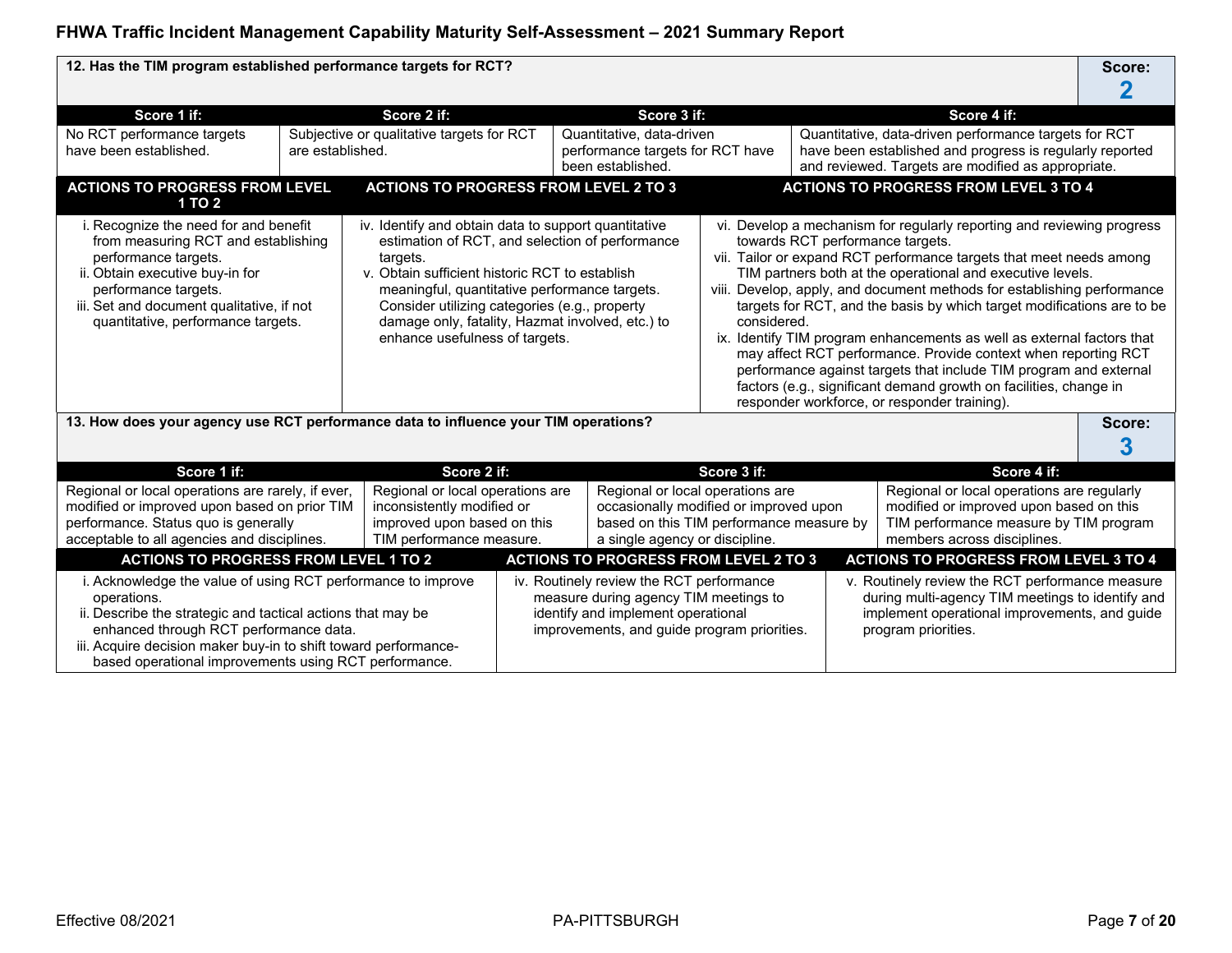**14. Is Incident Clearance Time (ICT) measured and used by your agency? FHWA defines ICT as the "time between the first recordable awareness of the incident and the time at which the last responder has left the scene." Score: 3 Score 1 if: Score 2 if: Score 3 if: Score 4 if:** ICT is not typically measured. ICT is routinely measured. ICT is routinely measured and reported. ICT is routinely measured, and tied to system or region-wide outcomes such as travel time reliability or congestion/delay. **ACTIONS TO PROGRESS FROM LEVEL 1 TO 2 ACTIONS TO PROGRESS FROM LEVEL 2 TO 3 ACTIONS TO PROGRESS FROM LEVEL 3 TO 4** i. Recognize and communicate with TIM stakeholders the need for and value of routinely measuring ICT. ii. Adopt the FHWA standard definition for ICT. iii. Develop and implement methodologies to routinely collect and track ICT, including establishing a baseline for measurement. iv. Conduct trends analysis of ICT specific to facilities, incident types, lane closure types, regions with responder training, periods of operation by time and day, and other factors. v. Develop a mechanism for regularly reporting and sharing the ICT performance measure with TIM partners. vi. Routinely scan for new opportunities to improve the quality, accuracy, and geographic/temporal coverage for reporting ICT. vii. Develop varied levels of aggregation for this performance measure that target diverse needs among TIM stakeholders. viii. Develop and implement advanced TIM measures that are tied to system or region-wide goals for travel time reliability, congestion/delay and other outcomes. ix. Standardize and document processes for collecting, cleaning, analyzing, and reporting ICT. **15.** Which of the following data collection and analysis practice best aligns with your region for ICT? **Score:** Score: **2 Score 1 if: Score 2 if: Score 3 if: Score 4 if:** Data (crash reports, TMC, CAD) is present but not necessarily accessible or useful because it is not collected with a focus on performance measures. Data is collected by a single agency (typically MPO or DOT), some data is linked or integrated, but only for a small subset of the broader set of incidents (for example, only for one urban interstate) because data collected by partner agencies are limited. Data is collected among TIM partner agencies for a significant proportion of incidents in the region. Data collection reflects the intent for use in performance measurement. Efforts may be underway to broaden data collection and explore opportunities for data integration. Data is purposefully collected and integrated to support performance-based operations and is collected and shared among partner agencies. Strong analysis and reporting capabilities in place, with regular reporting of TIM performance both internally and externally. **ACTIONS TO PROGRESS FROM LEVEL 1 TO 2 ACTIONS TO PROGRESS FROM LEVEL 2 TO 3 ACTIONS TO PROGRESS FROM LEVEL 3 TO 4** i. Identify data and collection requirements to support measuring ICT. ii. Increase accessibility to data already being collected by TIM partners. iii. Begin to link and integrate data within the measuring agency. iv. Develop and implement training within the measuring agency to accurately, quantitatively, and consistently report data needed to ICT. v. Collaborate with TIM stakeholders to expand data collection to reduce gaps in data collection documented in 22a and 22b. vi. Add fields to the state crash report to collect data for measuring ICT. vii. Confirm ability of transportation infrastructure systems/field devices, TMC/TOC software, law enforcement crash reports, towing operators, and other responders to collect data on time leaving the incident scene. viii. Develop and implement training for TMC and responder communities to accurately, quantitatively, and consistently report data needed to measure ICT. ix. Integrate data sources (e.g., TMC/TOC ATMS integrated with law enforcement CAD, Crash Reports, and/or Safety Service Patrol Logs, etc.) to support performance measurement for system/region-wide transportation effectiveness. x. Where efficiencies can be achieved, automate processes for collecting, cleaning, analyzing, and reporting TIM measures. xi. Continue to expand data collection to reduce gaps in data collection documented in 22a and 22b.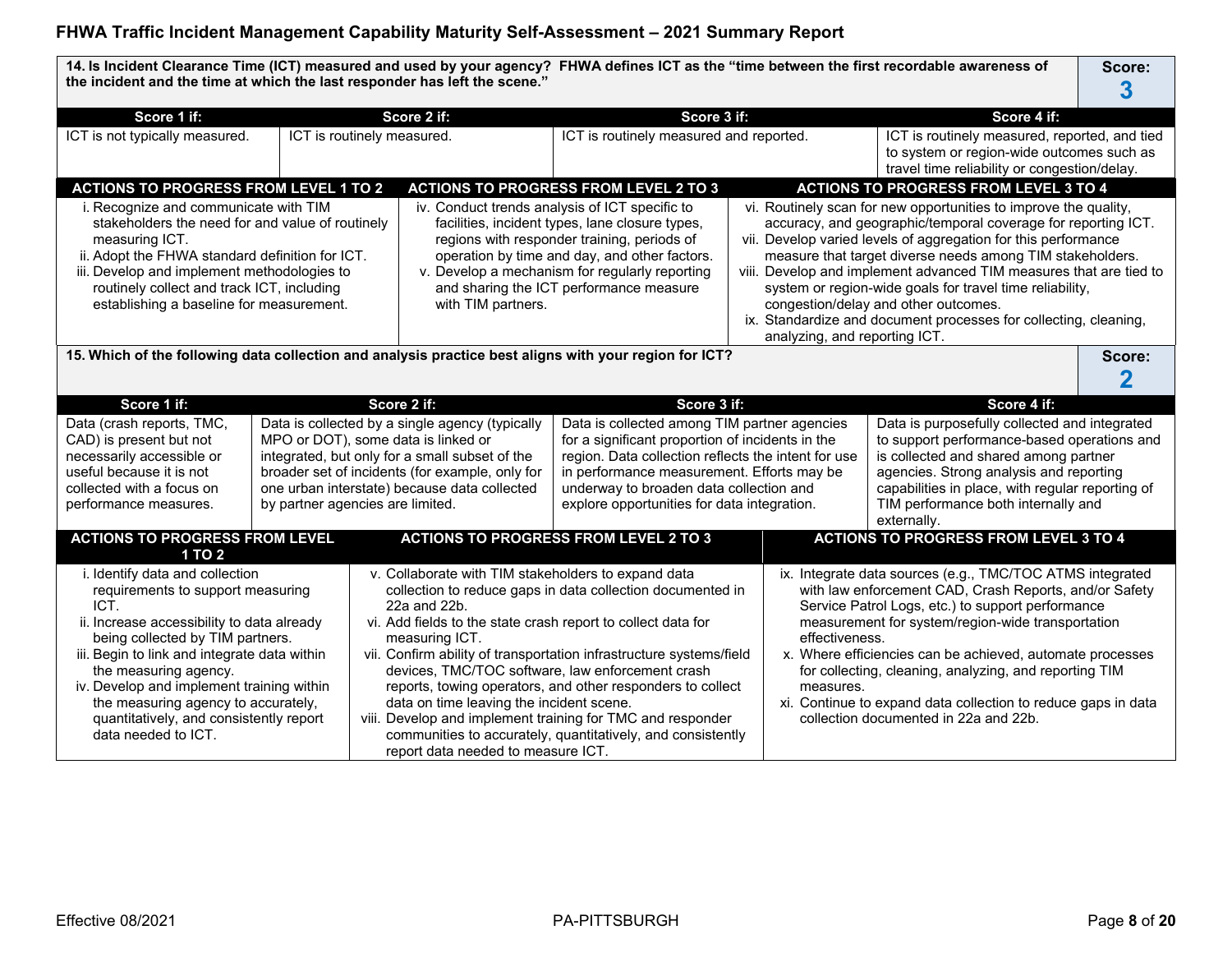| 16. Has the TIM program established performance targets for ICT?                                                                                                                                                                                                                                                                                                                                                                                                                                                                                                |                  |                                                                                               |                                                                                                                                                                    |                                                                                 |  |                                                                                                                                                                                                                                                                                                                                                                                                                                                                                                                                                                                                                                                                                                                  | Score:      |
|-----------------------------------------------------------------------------------------------------------------------------------------------------------------------------------------------------------------------------------------------------------------------------------------------------------------------------------------------------------------------------------------------------------------------------------------------------------------------------------------------------------------------------------------------------------------|------------------|-----------------------------------------------------------------------------------------------|--------------------------------------------------------------------------------------------------------------------------------------------------------------------|---------------------------------------------------------------------------------|--|------------------------------------------------------------------------------------------------------------------------------------------------------------------------------------------------------------------------------------------------------------------------------------------------------------------------------------------------------------------------------------------------------------------------------------------------------------------------------------------------------------------------------------------------------------------------------------------------------------------------------------------------------------------------------------------------------------------|-------------|
|                                                                                                                                                                                                                                                                                                                                                                                                                                                                                                                                                                 |                  |                                                                                               |                                                                                                                                                                    |                                                                                 |  |                                                                                                                                                                                                                                                                                                                                                                                                                                                                                                                                                                                                                                                                                                                  |             |
| Score 1 if:                                                                                                                                                                                                                                                                                                                                                                                                                                                                                                                                                     |                  | Score 2 if:                                                                                   |                                                                                                                                                                    | Score 3 if:                                                                     |  | Score 4 if:                                                                                                                                                                                                                                                                                                                                                                                                                                                                                                                                                                                                                                                                                                      |             |
| No ICT performance targets<br>have been established.                                                                                                                                                                                                                                                                                                                                                                                                                                                                                                            | are established. | Subjective or qualitative targets for ICT                                                     |                                                                                                                                                                    | Quantitative, data-driven performance<br>targets for ICT have been established. |  | Quantitative, data-driven performance targets for<br>ICT have been established and progress is<br>regularly reported and reviewed. Targets are<br>modified as appropriate.                                                                                                                                                                                                                                                                                                                                                                                                                                                                                                                                       |             |
| <b>ACTIONS TO PROGRESS FROM LEVEL</b><br>1 TO 2                                                                                                                                                                                                                                                                                                                                                                                                                                                                                                                 |                  | <b>ACTIONS TO PROGRESS FROM LEVEL 2 TO 3</b>                                                  |                                                                                                                                                                    |                                                                                 |  | <b>ACTIONS TO PROGRESS FROM LEVEL 3 TO 4</b>                                                                                                                                                                                                                                                                                                                                                                                                                                                                                                                                                                                                                                                                     |             |
| i. Recognize the need for and benefit<br>iv. Identify and obtain data to support quantitative<br>from measuring ICT and establishing<br>estimation of ICT, and selection of<br>performance targets.<br>performance targets.<br>ii. Obtain executive buy-in for<br>v. Obtain sufficient historic ICT to establish<br>meaningful, quantitative performance targets.<br>performance targets.<br>iii. Set and document qualitative, if not<br>Consider utilizing categories (e.g., property<br>quantitative, performance targets.<br>enhance usefulness of targets. |                  |                                                                                               | damage only, fatality, Hazmat involved, etc.) to                                                                                                                   | towards ICT performance targets.<br>considered.                                 |  | vi. Develop a mechanism for regularly reporting and reviewing progress<br>vii. Tailor ICT performance targets that meet needs among TIM partners<br>both at the operational and executive levels.<br>viii. Develop, apply, and document methods for establishing performance<br>targets for ICT, and the basis by which target modifications are to be<br>ix. Identify TIM program enhancements as well as external factors that<br>may affect ICT performance. Provide context when reporting Incident<br>Clearance Time performance against targets that include TIM program<br>and external factors (e.g., significant demand growth on facilities,<br>change in responder workforce, or responder training). |             |
| 17. How does your agency use ICT performance data to influence your TIM operations?                                                                                                                                                                                                                                                                                                                                                                                                                                                                             |                  |                                                                                               |                                                                                                                                                                    |                                                                                 |  |                                                                                                                                                                                                                                                                                                                                                                                                                                                                                                                                                                                                                                                                                                                  | Score:<br>2 |
| Score 1 if:                                                                                                                                                                                                                                                                                                                                                                                                                                                                                                                                                     |                  | Score 2 if:                                                                                   |                                                                                                                                                                    | Score 3 if:                                                                     |  | Score 4 if:                                                                                                                                                                                                                                                                                                                                                                                                                                                                                                                                                                                                                                                                                                      |             |
| Regional or local operations are rarely, if<br>ever, modified or improved upon based on<br>prior TIM performance. Status quo is<br>generally acceptable to all agencies and<br>TIM performance measure.<br>disciplines.                                                                                                                                                                                                                                                                                                                                         |                  | Regional or local operations<br>are inconsistently modified or<br>improved upon based on this | Regional or local operations are occasionally<br>modified or improved upon based on this TIM<br>performance measure by a single agency or<br>discipline.           |                                                                                 |  | Regional or local operations are regularly<br>modified or improved upon based on this<br>TIM performance measure by TIM program<br>members across disciplines.                                                                                                                                                                                                                                                                                                                                                                                                                                                                                                                                                   |             |
| <b>ACTIONS TO PROGRESS FROM LEVEL 1 TO 2</b>                                                                                                                                                                                                                                                                                                                                                                                                                                                                                                                    |                  |                                                                                               | <b>ACTIONS TO PROGRESS FROM LEVEL</b>                                                                                                                              |                                                                                 |  | <b>ACTIONS TO PROGRESS FROM LEVEL 3 TO 4</b>                                                                                                                                                                                                                                                                                                                                                                                                                                                                                                                                                                                                                                                                     |             |
|                                                                                                                                                                                                                                                                                                                                                                                                                                                                                                                                                                 |                  |                                                                                               | 2 TO 3                                                                                                                                                             |                                                                                 |  |                                                                                                                                                                                                                                                                                                                                                                                                                                                                                                                                                                                                                                                                                                                  |             |
| i. Acknowledge the value of using ICT performance to improve<br>operations.<br>ii. Describe the strategic and tactical actions that may be enhanced<br>through ICT performance data.<br>iii. Acquire decision maker buy-in to shift toward performance-based<br>operational improvements using ICT performance.                                                                                                                                                                                                                                                 |                  |                                                                                               | iv. Routinely review the ICT performance<br>measure during TIM meetings to<br>identify and implement operational<br>improvements, and guide program<br>priorities. |                                                                                 |  | v. Routinely review the ICT performance measure<br>during multi-agency TIM meetings to identify and<br>implement operational improvements, and guide<br>program priorities.                                                                                                                                                                                                                                                                                                                                                                                                                                                                                                                                      |             |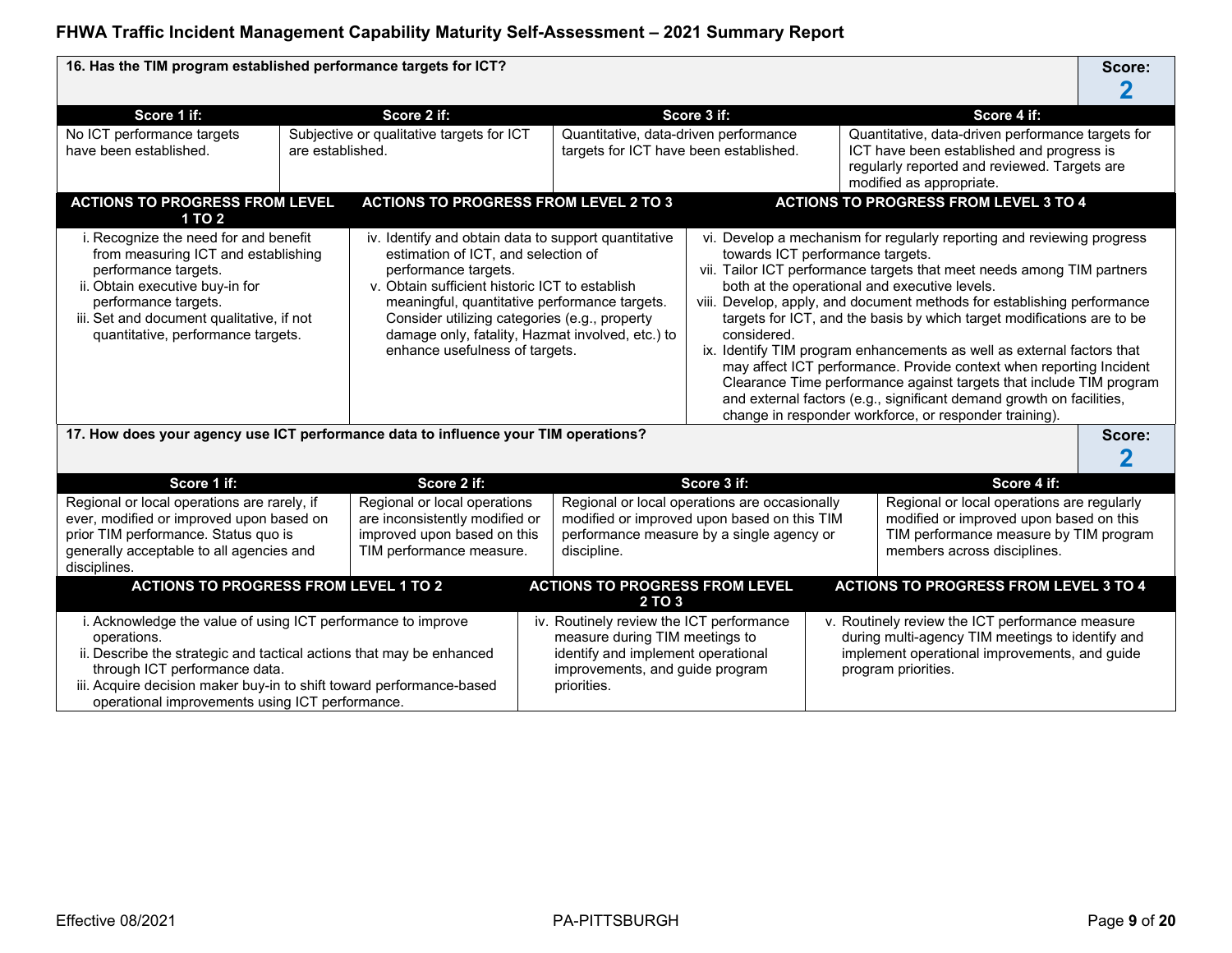**18. Is the number of Secondary Crashes being measured and used? FHWA defines Secondary Crashes as the "number of unplanned crashes beginning with the time of detection of the primary crash where a collision occurs either a) within the incident scene or b) within the queue, including the opposite direction, resulting from the original incident? Score: 3**

| the opposite direction, resulting from the original incluent?                                                                                                                                                                                                                                                                                                                                     |                                                                                                                                                                                                                                                                                                                                                                                                                                                                                                                                                                      |                                                                                                                                                                                                                                                                                                                                                                                                                                                         |                  |                                                                                                                                                                                                                                                                                                                                                                                                                                                 |
|---------------------------------------------------------------------------------------------------------------------------------------------------------------------------------------------------------------------------------------------------------------------------------------------------------------------------------------------------------------------------------------------------|----------------------------------------------------------------------------------------------------------------------------------------------------------------------------------------------------------------------------------------------------------------------------------------------------------------------------------------------------------------------------------------------------------------------------------------------------------------------------------------------------------------------------------------------------------------------|---------------------------------------------------------------------------------------------------------------------------------------------------------------------------------------------------------------------------------------------------------------------------------------------------------------------------------------------------------------------------------------------------------------------------------------------------------|------------------|-------------------------------------------------------------------------------------------------------------------------------------------------------------------------------------------------------------------------------------------------------------------------------------------------------------------------------------------------------------------------------------------------------------------------------------------------|
| Score 1 if:                                                                                                                                                                                                                                                                                                                                                                                       | Score 2 if:                                                                                                                                                                                                                                                                                                                                                                                                                                                                                                                                                          | Score 3 if:                                                                                                                                                                                                                                                                                                                                                                                                                                             |                  | Score 4 if:                                                                                                                                                                                                                                                                                                                                                                                                                                     |
| Secondary Crashes are not<br>typically measured.                                                                                                                                                                                                                                                                                                                                                  | Secondary Crashes are routinely measured.                                                                                                                                                                                                                                                                                                                                                                                                                                                                                                                            | Secondary Crashes are routinely<br>measured and reported.                                                                                                                                                                                                                                                                                                                                                                                               |                  | Secondary Crashes are routinely measured, reported,<br>and tied to system or region-wide outcomes such as<br>travel time reliability or congestion/delay.                                                                                                                                                                                                                                                                                       |
| <b>ACTIONS TO PROGRESS FROM LEVEL 1 TO 2</b>                                                                                                                                                                                                                                                                                                                                                      |                                                                                                                                                                                                                                                                                                                                                                                                                                                                                                                                                                      | <b>ACTIONS TO PROGRESS FROM LEVEL 2 TO 3</b>                                                                                                                                                                                                                                                                                                                                                                                                            |                  | <b>ACTIONS TO PROGRESS FROM LEVEL 3 TO 4</b>                                                                                                                                                                                                                                                                                                                                                                                                    |
| i. Recognize and communicate with TIM<br>stakeholders the need for and value of<br>routinely collecting Secondary Crash data.<br>ii. Adopt the FHWA standard definition for<br>Secondary Crash.<br>iii. Include Secondary Crash reporting on the<br>Statewide Traffic Crash Reporting Form or<br>collect Secondary Crash data at the agency<br>level where the state forms cannot be<br>modified. | iv. Working with law enforcement, train responders to<br>consistently report Secondary Crashes.<br>v. Establishing a baseline for number of Secondary<br>Crashes, and with sufficient historic data, conduct trends<br>analyses specific to facilities, lane closure types,<br>weather, and other factors.<br>vi. Develop a mechanism for regularly reporting and sharing<br>the Secondary Crash related performance measure.                                                                                                                                        | vii. Routinely scan for new opportunities to improve the<br>quality, accuracy, and geographic/temporal coverage<br>for reporting Secondary Crash.<br>viii. Develop and implement advanced TIM measures that<br>are tied to system or region-wide goals for safety,<br>travel time reliability, congestion/delay and other<br>outcomes.<br>ix. Standardize and document processes for collecting,<br>cleaning, analyzing, and reporting Secondary Crash. |                  |                                                                                                                                                                                                                                                                                                                                                                                                                                                 |
| 19. How is data for the number of Secondary Crashes collected?                                                                                                                                                                                                                                                                                                                                    |                                                                                                                                                                                                                                                                                                                                                                                                                                                                                                                                                                      |                                                                                                                                                                                                                                                                                                                                                                                                                                                         |                  | Score:<br>3                                                                                                                                                                                                                                                                                                                                                                                                                                     |
| Score 1 if:                                                                                                                                                                                                                                                                                                                                                                                       | Score 2 if:                                                                                                                                                                                                                                                                                                                                                                                                                                                                                                                                                          | Score 3 if:                                                                                                                                                                                                                                                                                                                                                                                                                                             |                  | Score 4 if:                                                                                                                                                                                                                                                                                                                                                                                                                                     |
| Data collection is limited, with<br>TIM data available only as a bi-<br>product of existing/separate data<br>collection efforts (i.e., fields<br>taken from crash reports) and<br>manual review is required.<br><b>ACTIONS TO PROGRESS FROM LEVEL</b><br><b>1 TO 2</b>                                                                                                                            | Data collection is occurring by a single agency<br>and data is only being captured for a small<br>percentage of the total number of crashes that<br>occur in the area/region. May require some<br>manual review, tallying or calculations.<br><b>ACTIONS TO PROGRESS FROM LEVEL 2 TO 3</b>                                                                                                                                                                                                                                                                           | Strong data collection systems are in<br>place, but they are typically agency-<br>specific. Data is being captured for a<br>significant percentage of all crashes that<br>occur in the area/region.                                                                                                                                                                                                                                                     |                  | Robust, integrated data collection systems<br>(e.g., TMC/TOC ATMS integrated with Law<br>Enforcement CAD, Crash Reports, and/or<br>Safety Service Patrol Logs, etc.) with<br>automated reporting capabilities in place.<br><b>ACTIONS TO PROGRESS FROM LEVEL 3 TO 4</b>                                                                                                                                                                         |
| i. Identify data and collection<br>requirements to support measuring<br>Secondary Crashes.<br>ii. Increase accessibility to data already<br>being collected by TIM partners.<br>iii. Begin to link and integrate data within<br>the agency.<br>iv. Develop and implement training within<br>the agency to accurately and<br>consistently report data needed to<br>measure Secondary Crashes.      | v. Collaborate with TIM stakeholders to expand data collection to<br>reduce gaps in data collection.<br>vi. Add fields to the state crash report to collect data for measuring<br>Secondary Crashes.<br>vii. Confirm ability of transportation infrastructure systems/field<br>devices, TMC/TOC software, and/or law enforcement<br>computer-aided dispatch (CAD) systems to collect needed<br>data.<br>viii. Develop and implement training for TMC and responder<br>communities to accurately and consistently report data needed<br>to measure Secondary Crashes. |                                                                                                                                                                                                                                                                                                                                                                                                                                                         | data collection. | ix. Integrate data sources (e.g., TMC/TOC ATMS<br>integrated with law enforcement CAD, Crash Reports,<br>and/or Safety Service Patrol Logs, etc.) to support<br>performance measurement for system/region-wide<br>transportation effectiveness.<br>x. Where efficiencies can be achieved, automate<br>processes for collecting, cleaning, analyzing, and<br>reporting TIM measures.<br>xi. Continue to expand data collection to reduce gaps in |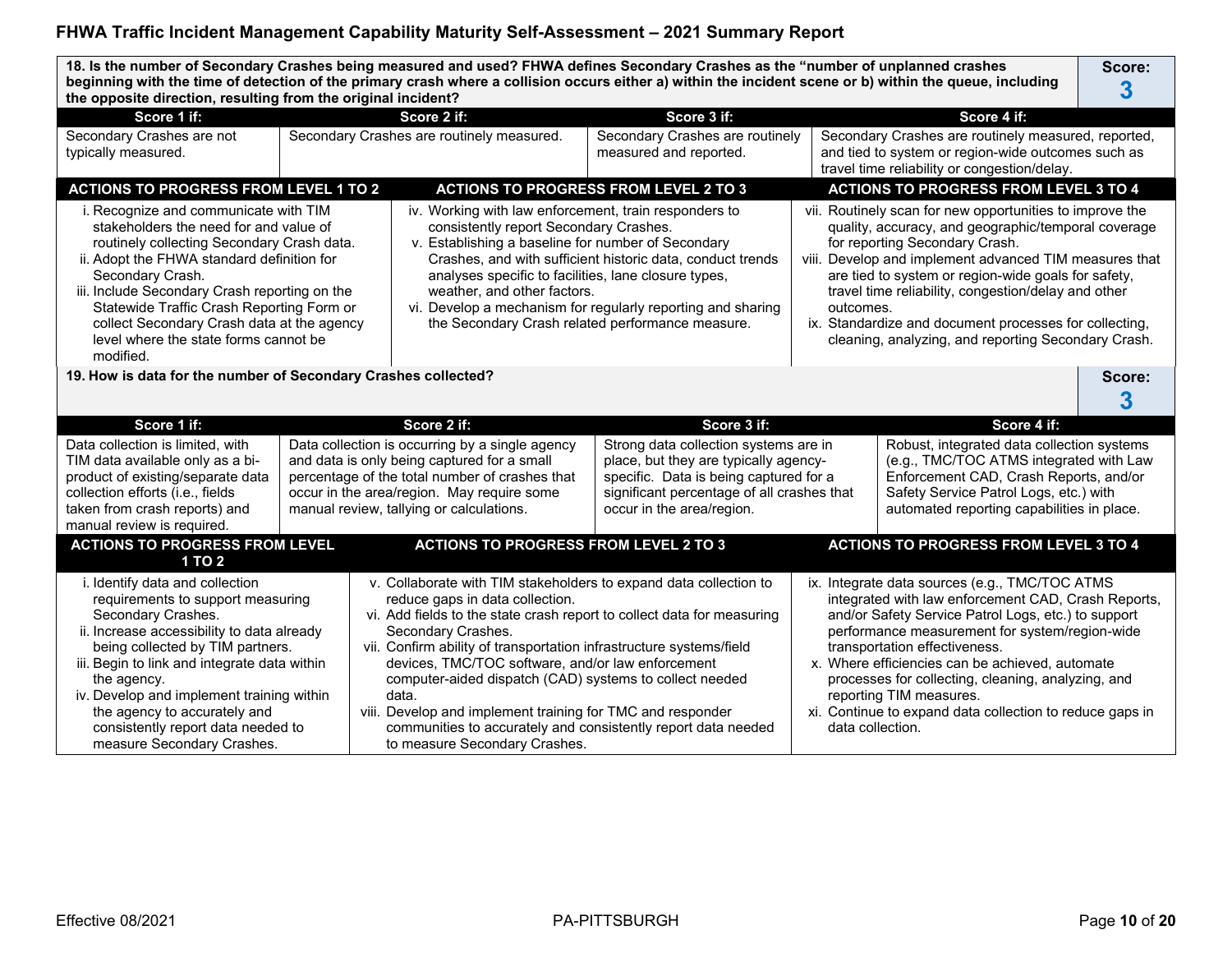20. Has the TIM program established performance targets for a reduction in the number of Secondary Crashes? **Score:** Score:

| Score 1 if:                                                                                                                                                                                                                                                                                                                                                                                                                                                                                                                                                                                                                                                                                                 |              | Score 2 if:                                                                                                               |                                                                                                                                                                                                                                                                                                                                                             | Score 3 if:                                                                                                 |                                         |                                                                                                                                                                                                  | Score 4 if:                                                                                                                                                                                                                                                                                                                                                                                                                                                                                                                                                       |  |
|-------------------------------------------------------------------------------------------------------------------------------------------------------------------------------------------------------------------------------------------------------------------------------------------------------------------------------------------------------------------------------------------------------------------------------------------------------------------------------------------------------------------------------------------------------------------------------------------------------------------------------------------------------------------------------------------------------------|--------------|---------------------------------------------------------------------------------------------------------------------------|-------------------------------------------------------------------------------------------------------------------------------------------------------------------------------------------------------------------------------------------------------------------------------------------------------------------------------------------------------------|-------------------------------------------------------------------------------------------------------------|-----------------------------------------|--------------------------------------------------------------------------------------------------------------------------------------------------------------------------------------------------|-------------------------------------------------------------------------------------------------------------------------------------------------------------------------------------------------------------------------------------------------------------------------------------------------------------------------------------------------------------------------------------------------------------------------------------------------------------------------------------------------------------------------------------------------------------------|--|
| No Secondary Crash reduction<br>performance targets have been<br>established.                                                                                                                                                                                                                                                                                                                                                                                                                                                                                                                                                                                                                               | established. | Subjective or qualitative targets for<br>Secondary Crash reduction are                                                    |                                                                                                                                                                                                                                                                                                                                                             | Quantitative, data-driven<br>performance targets for Secondary<br>Crash reduction have been<br>established. |                                         | Quantitative, data-driven performance targets for<br>Secondary Crash reduction have been established and<br>progress is regularly reported and reviewed. Targets are<br>modified as appropriate. |                                                                                                                                                                                                                                                                                                                                                                                                                                                                                                                                                                   |  |
| <b>ACTIONS TO PROGRESS FROM LEVEL</b><br><b>1 TO 2</b>                                                                                                                                                                                                                                                                                                                                                                                                                                                                                                                                                                                                                                                      |              | <b>ACTIONS TO PROGRESS FROM LEVEL 2 TO 3</b>                                                                              |                                                                                                                                                                                                                                                                                                                                                             |                                                                                                             |                                         |                                                                                                                                                                                                  | <b>ACTIONS TO PROGRESS FROM LEVEL 3 TO 4</b>                                                                                                                                                                                                                                                                                                                                                                                                                                                                                                                      |  |
| i. Recognize the need for and benefit<br>iv. Identify and obtain data to support quantitative<br>from measuring Secondary Crashes<br>measurement of secondary crashes.<br>and establishing performance targets.<br>v. Obtain sufficient historic data to establish<br>ii. Obtain executive buy-in for<br>meaningful, quantitative performance targets.<br>performance targets.<br>Consider utilizing categories (e.g., property<br>iii. Set and document qualitative, if not<br>damage only, fatality, Hazmat involved, etc.) to<br>enhance usefulness of targets.<br>quantitative, performance targets.<br>21. How does your agency use Secondary Crash performance data to influence your TIM operations? |              |                                                                                                                           |                                                                                                                                                                                                                                                                                                                                                             |                                                                                                             | are to be considered.                   |                                                                                                                                                                                                  | vi. Develop a mechanism for regularly reporting and reviewing progress<br>towards Secondary Crash performance targets.<br>vii. Develop, apply, and document methods for establishing Secondary<br>Crash reduction targets, and the basis by which target modifications<br>viii. Identify TIM program enhancements as well as external factors that<br>may affect secondary crash rates. Provide context when reporting<br>secondary crash rates against targets that include TIM program and<br>external factors (e.g., significant demand growth on facilities). |  |
|                                                                                                                                                                                                                                                                                                                                                                                                                                                                                                                                                                                                                                                                                                             |              |                                                                                                                           |                                                                                                                                                                                                                                                                                                                                                             |                                                                                                             |                                         |                                                                                                                                                                                                  | Score:                                                                                                                                                                                                                                                                                                                                                                                                                                                                                                                                                            |  |
| Score 1 if:                                                                                                                                                                                                                                                                                                                                                                                                                                                                                                                                                                                                                                                                                                 |              | Score 2 if:                                                                                                               |                                                                                                                                                                                                                                                                                                                                                             |                                                                                                             | Score 3 if:                             |                                                                                                                                                                                                  | Score 4 if:                                                                                                                                                                                                                                                                                                                                                                                                                                                                                                                                                       |  |
| Regional or local operations are rarely,<br>if ever, modified or improved upon<br>based on prior TIM performance.<br>Status quo is generally acceptable to all<br>agencies and disciplines.                                                                                                                                                                                                                                                                                                                                                                                                                                                                                                                 |              | Regional or local operations are<br>inconsistently modified or improved<br>upon based on this TIM performance<br>measure. | Regional or local operations are<br>occasionally modified or improved upon<br>based on this TIM performance measure<br>by a single agency or discipline.                                                                                                                                                                                                    |                                                                                                             |                                         |                                                                                                                                                                                                  | Regional or local operations are regularly<br>modified or improved upon based on this TIM<br>performance measure by TIM program<br>members across disciplines.                                                                                                                                                                                                                                                                                                                                                                                                    |  |
| <b>ACTIONS TO PROGRESS FROM LEVEL 1 TO 2</b>                                                                                                                                                                                                                                                                                                                                                                                                                                                                                                                                                                                                                                                                |              |                                                                                                                           |                                                                                                                                                                                                                                                                                                                                                             | TO <sub>3</sub>                                                                                             | <b>ACTIONS TO PROGRESS FROM LEVEL 2</b> |                                                                                                                                                                                                  | <b>ACTIONS TO PROGRESS FROM LEVEL 3 TO 4</b>                                                                                                                                                                                                                                                                                                                                                                                                                                                                                                                      |  |
| i. Acknowledge the value of using Secondary Crash data to improve<br>operations.<br>ii. Describe the strategic and tactical actions that may be enhanced<br>through Secondary Crash data.<br>iii. Acquire decision maker buy-in to shift toward performance-based<br>operational improvements using Secondary Crash performance.                                                                                                                                                                                                                                                                                                                                                                            |              |                                                                                                                           | iv. Routinely review Secondary Crash<br>v. Routinely review Secondary Crash<br>performance data during multi-agency TIM<br>performance data during TIM meetings to<br>meetings to identify and implement operational<br>identify and implement operational<br>improvements, and guide program<br>improvements, and guide program priorities.<br>priorities. |                                                                                                             |                                         |                                                                                                                                                                                                  |                                                                                                                                                                                                                                                                                                                                                                                                                                                                                                                                                                   |  |
| Do you have any additional comments on your scores in the TIM Performance Measures subsection?                                                                                                                                                                                                                                                                                                                                                                                                                                                                                                                                                                                                              |              |                                                                                                                           |                                                                                                                                                                                                                                                                                                                                                             |                                                                                                             |                                         |                                                                                                                                                                                                  |                                                                                                                                                                                                                                                                                                                                                                                                                                                                                                                                                                   |  |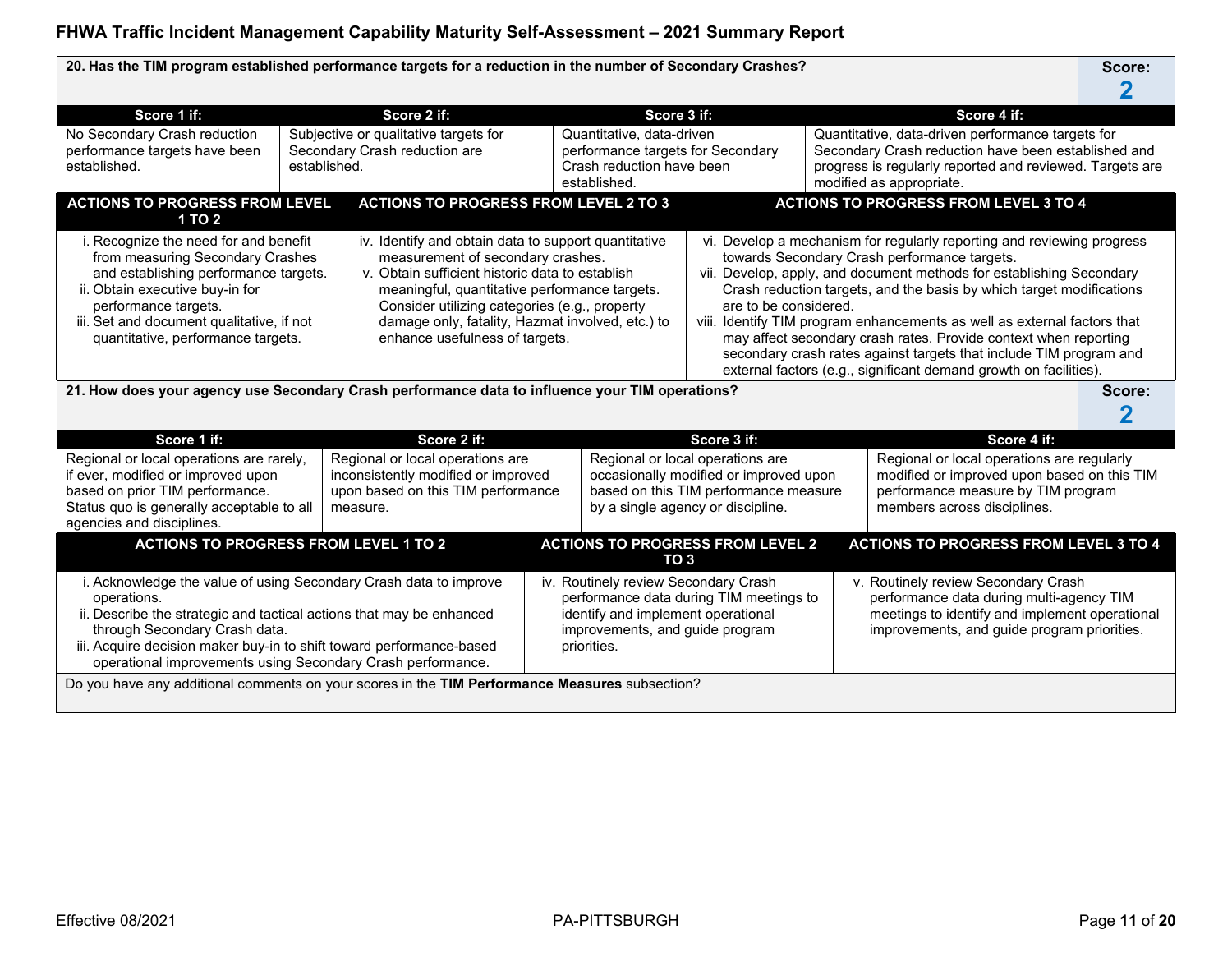|                                                                                                                                                                                                                                                                                       |                                                                                                                                                                                                                                                                  |                                                                                                                                                                           | <b>SECTION 2: TACTICAL SCORE - 31.2%</b>                                                                                                                                                                                                            |                                                                                                                                                                                                                                                                                                                                                |                                                                                                                                                                                                                                                                                |             |
|---------------------------------------------------------------------------------------------------------------------------------------------------------------------------------------------------------------------------------------------------------------------------------------|------------------------------------------------------------------------------------------------------------------------------------------------------------------------------------------------------------------------------------------------------------------|---------------------------------------------------------------------------------------------------------------------------------------------------------------------------|-----------------------------------------------------------------------------------------------------------------------------------------------------------------------------------------------------------------------------------------------------|------------------------------------------------------------------------------------------------------------------------------------------------------------------------------------------------------------------------------------------------------------------------------------------------------------------------------------------------|--------------------------------------------------------------------------------------------------------------------------------------------------------------------------------------------------------------------------------------------------------------------------------|-------------|
| <b>TIM LAWS</b>                                                                                                                                                                                                                                                                       |                                                                                                                                                                                                                                                                  |                                                                                                                                                                           |                                                                                                                                                                                                                                                     |                                                                                                                                                                                                                                                                                                                                                |                                                                                                                                                                                                                                                                                |             |
| 22. Is an Authority Removal Law in place?                                                                                                                                                                                                                                             |                                                                                                                                                                                                                                                                  |                                                                                                                                                                           |                                                                                                                                                                                                                                                     |                                                                                                                                                                                                                                                                                                                                                |                                                                                                                                                                                                                                                                                | Score:<br>3 |
| Score 1 if:                                                                                                                                                                                                                                                                           | Score 2 if:                                                                                                                                                                                                                                                      |                                                                                                                                                                           | Score 3 if:                                                                                                                                                                                                                                         |                                                                                                                                                                                                                                                                                                                                                | Score 4 if:                                                                                                                                                                                                                                                                    |             |
| There is no Authority Removal<br>Law in place.                                                                                                                                                                                                                                        | An Authority Removal Law<br>is in place, but it may not be<br>complete or utilize ideal<br>language.                                                                                                                                                             |                                                                                                                                                                           | There is an Authority Removal Law in-place, but understanding<br>and use of the law is not universal (e.g., some agencies are still<br>concerned about causing additional damage by dragging an<br>overturned tractor trailer out of travel lanes). |                                                                                                                                                                                                                                                                                                                                                | There is an Authority Removal Law in place that<br>has been integrated into agency<br>policies/protocols, and is utilized on a regular<br>basis.                                                                                                                               |             |
|                                                                                                                                                                                                                                                                                       | <b>ACTIONS TO PROGRESS FROM LEVEL 1 TO 2</b>                                                                                                                                                                                                                     |                                                                                                                                                                           | <b>ACTIONS TO PROGRESS FROM LEVEL 2 TO 3</b>                                                                                                                                                                                                        |                                                                                                                                                                                                                                                                                                                                                | <b>ACTIONS TO PROGRESS FROM LEVEL 3 TO 4</b>                                                                                                                                                                                                                                   |             |
| i. Research existing Authority Removal Law legislation from other<br>states.<br>ii. Develop draft legislation for an Authority Removal Law.<br>iii. Identify sponsor for introducing and ultimately enacting Authority<br>Removal Law legislation in accordance with state processes. |                                                                                                                                                                                                                                                                  |                                                                                                                                                                           | iv. Review existing Authority Removal Law for<br>applicability and effectiveness and draft<br>revisions as appropriate.                                                                                                                             |                                                                                                                                                                                                                                                                                                                                                | v. Develop and distribute outreach/awareness<br>materials, including sample<br>policies/protocols/procedures, for the Authority<br>Removal Law targeted at TIM stakeholders.<br>vi. Integrate the Authority Removal Law into agency<br>policies, protocols, and/or procedures. |             |
| 23. Is a Driver Removal Law in place?                                                                                                                                                                                                                                                 |                                                                                                                                                                                                                                                                  |                                                                                                                                                                           |                                                                                                                                                                                                                                                     |                                                                                                                                                                                                                                                                                                                                                |                                                                                                                                                                                                                                                                                | Score:<br>3 |
| Score 1 if:                                                                                                                                                                                                                                                                           | Score 2 if:                                                                                                                                                                                                                                                      |                                                                                                                                                                           | Score 3 if:                                                                                                                                                                                                                                         |                                                                                                                                                                                                                                                                                                                                                | Score 4 if:                                                                                                                                                                                                                                                                    |             |
| There is no Driver<br>Removal Law in place.                                                                                                                                                                                                                                           | A Driver Removal Law is in place, but it<br>may not be complete or utilize ideal<br>language.                                                                                                                                                                    |                                                                                                                                                                           | There is a Driver Removal Law in-place, but<br>use and enforcement of the law is not<br>universal.                                                                                                                                                  | regular basis.                                                                                                                                                                                                                                                                                                                                 | There is a Driver Removal Law in place that has been<br>integrated into agency policies/protocols, and is utilized on                                                                                                                                                          |             |
|                                                                                                                                                                                                                                                                                       | <b>ACTIONS TO PROGRESS FROM LEVEL 1 TO 2</b>                                                                                                                                                                                                                     |                                                                                                                                                                           | <b>ACTIONS TO PROGRESS FROM LEVEL 2 TO 3</b>                                                                                                                                                                                                        |                                                                                                                                                                                                                                                                                                                                                | <b>ACTIONS TO PROGRESS FROM LEVEL 3 TO 4</b>                                                                                                                                                                                                                                   |             |
| states.                                                                                                                                                                                                                                                                               | i. Research existing Driver Removal Law legislation from other<br>ii. Develop draft legislation for a Driver Removal Law.<br>iii. Identify sponsor for introducing and ultimately enacting Driver<br>Removal Law legislation in accordance with state processes. |                                                                                                                                                                           | iv. Review existing Driver Removal Law for<br>applicability and effectiveness and draft<br>revisions as appropriate.                                                                                                                                |                                                                                                                                                                                                                                                                                                                                                | v. Develop and distribute outreach/awareness materials,<br>including sample policies/protocols/procedures, for the<br>Driver Removal Law targeted at TIM stakeholders.<br>vi. Integrate the Driver Removal Law into agency policies,<br>protocols, and/or procedures.          |             |
|                                                                                                                                                                                                                                                                                       |                                                                                                                                                                                                                                                                  |                                                                                                                                                                           | 24. What activities are in place to outreach to and educate responders and the public about the TIM laws in place?                                                                                                                                  |                                                                                                                                                                                                                                                                                                                                                |                                                                                                                                                                                                                                                                                | Score:<br>3 |
| Score 1 if:                                                                                                                                                                                                                                                                           | Score 2 if:                                                                                                                                                                                                                                                      |                                                                                                                                                                           | Score 3 if:                                                                                                                                                                                                                                         |                                                                                                                                                                                                                                                                                                                                                | Score 4 if:                                                                                                                                                                                                                                                                    |             |
| Minimal<br>Outreach/education is occurring with<br>outreach/education<br>the public but less attention is paid to<br>ensuring that responders understand<br>occurring.<br>the TIM laws in place.                                                                                      |                                                                                                                                                                                                                                                                  | Outreach/education for the TIM-related safe,<br>quick clearance laws is on-going to ensure<br>that both responders and the public<br>understand and comply with the laws. |                                                                                                                                                                                                                                                     | A comprehensive, consistent TIM outreach and education<br>program is in place for responders and the public. The<br>program provides education on specific laws as well as the<br>overall goals and benefits of TIM. Outreach efforts cover all<br>age ranges, starting with driver's education programs and<br>including experienced drivers. |                                                                                                                                                                                                                                                                                |             |
|                                                                                                                                                                                                                                                                                       | <b>ACTIONS TO PROGRESS FROM LEVEL 1 TO 2</b>                                                                                                                                                                                                                     |                                                                                                                                                                           | <b>ACTIONS TO PROGRESS FROM LEVEL 2 TO 3</b>                                                                                                                                                                                                        |                                                                                                                                                                                                                                                                                                                                                | <b>ACTIONS TO PROGRESS FROM LEVEL 3 TO 4</b>                                                                                                                                                                                                                                   |             |
| i. Identify relevant TIM-related information that<br>elected officials.                                                                                                                                                                                                               | should be shared and understood by the public and                                                                                                                                                                                                                |                                                                                                                                                                           | ii. Develop public outreach/education materials for the TIM-related<br>safe, quick clearance laws, and other relevant TIM-related<br>information, leveraging the FHWA TIM Outreach Toolkit.                                                         |                                                                                                                                                                                                                                                                                                                                                | iii. Develop a TIM outreach/education program<br>plan.                                                                                                                                                                                                                         |             |
|                                                                                                                                                                                                                                                                                       | Do you have any additional comments on your scores in the TIM Laws subsection?                                                                                                                                                                                   |                                                                                                                                                                           |                                                                                                                                                                                                                                                     |                                                                                                                                                                                                                                                                                                                                                |                                                                                                                                                                                                                                                                                |             |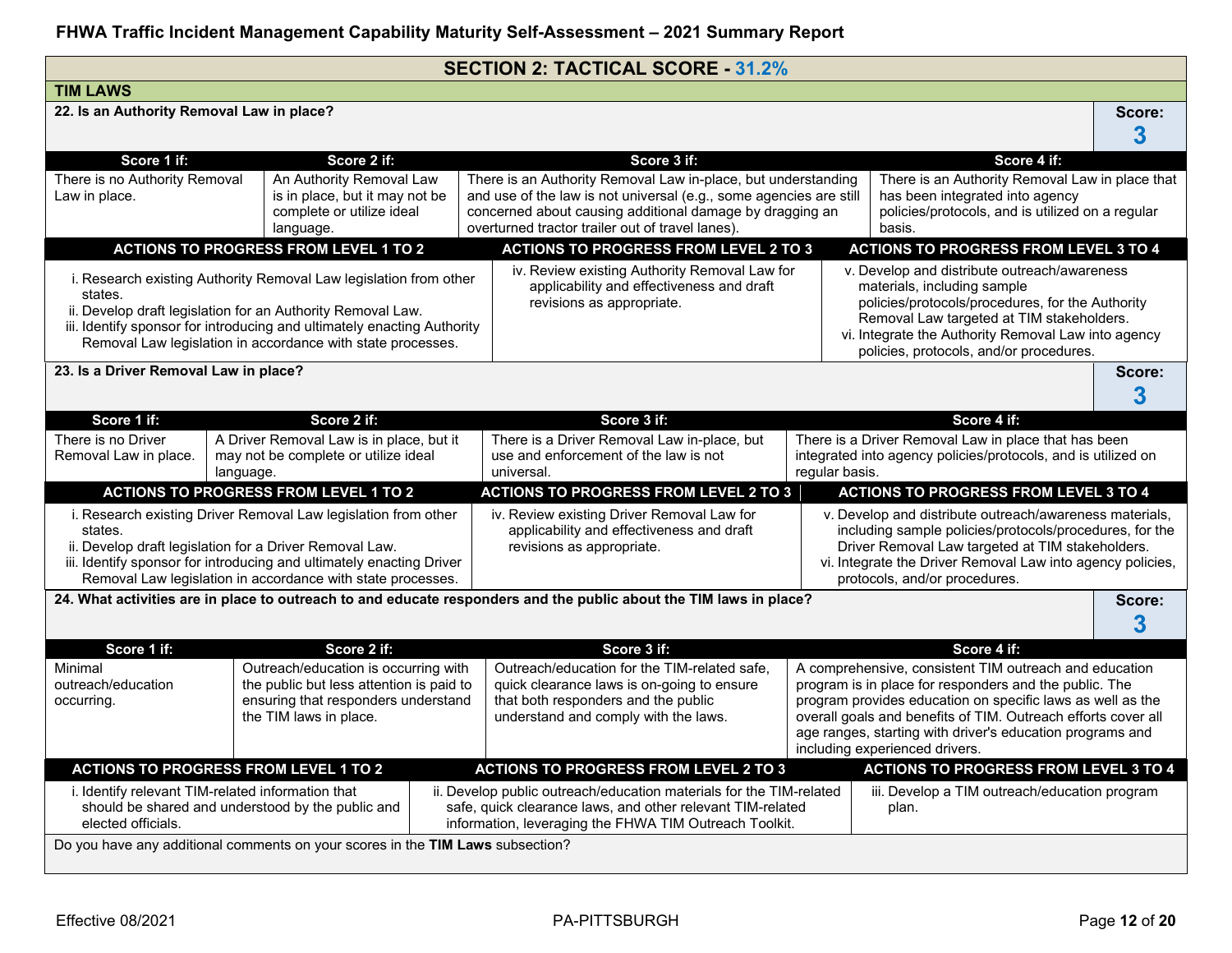### **POLICIES AND PROCEDURES FOR INCIDENT RESPONSE AND CLEARANCE**

25. Is there a Safety Service Patrol program in place for incident and emergency response? <br>
Score:

| Score 1 if:                                                                                                                                                                                                                                                                                            |  |                                        | Score 2 if:                                                                                                                                                                                                                                                                                                                                                                                        |                                                                                                                                                                                                                                                                                                                                                                          | Score 3 if:                                                                                                                                                                                                                                                                                          |             |                                                                                                                                                                                                                                                                                                                                                                                          | Score 4 if:                                                                                                                                                                                                                                                   |        |
|--------------------------------------------------------------------------------------------------------------------------------------------------------------------------------------------------------------------------------------------------------------------------------------------------------|--|----------------------------------------|----------------------------------------------------------------------------------------------------------------------------------------------------------------------------------------------------------------------------------------------------------------------------------------------------------------------------------------------------------------------------------------------------|--------------------------------------------------------------------------------------------------------------------------------------------------------------------------------------------------------------------------------------------------------------------------------------------------------------------------------------------------------------------------|------------------------------------------------------------------------------------------------------------------------------------------------------------------------------------------------------------------------------------------------------------------------------------------------------|-------------|------------------------------------------------------------------------------------------------------------------------------------------------------------------------------------------------------------------------------------------------------------------------------------------------------------------------------------------------------------------------------------------|---------------------------------------------------------------------------------------------------------------------------------------------------------------------------------------------------------------------------------------------------------------|--------|
| There is no Safety Service Patrol<br>program.                                                                                                                                                                                                                                                          |  | A baseline Safety Service<br>$etc.$ ). | Patrol program is in place that<br>focuses on providing motorist<br>assistance only (i.e., provides<br>gasoline, changes flat tires,<br>assists with minor repairs,                                                                                                                                                                                                                                | A mid-level Safety Service Patrol program is<br>in place that, in addition to motorist<br>assistance, provides incident response<br>services and clearance resources. The patrol<br>vehicles used typically have the ability to<br>relocate vehicles out of travel lanes through<br>use of push bumpers or tow straps, or<br>through use of wrecker or flatbed vehicles. |                                                                                                                                                                                                                                                                                                      |             | There is sustained full-function Safety Service Patrol<br>program in place that provides motorist assistance,<br>performs clearance and recovery services, and assists<br>with emergency traffic control and scene management.<br>There is a comprehensive training program which<br>includes classroom and hands-on training that all Safety<br>Service Patrol operators must complete. |                                                                                                                                                                                                                                                               |        |
| <b>ACTIONS TO PROGRESS FROM LEVEL 1 TO 2</b>                                                                                                                                                                                                                                                           |  |                                        | <b>ACTIONS TO PROGRESS FROM LEVEL 2 TO 3</b>                                                                                                                                                                                                                                                                                                                                                       |                                                                                                                                                                                                                                                                                                                                                                          |                                                                                                                                                                                                                                                                                                      |             |                                                                                                                                                                                                                                                                                                                                                                                          | <b>ACTIONS TO PROGRESS FROM LEVEL 3 TO 4</b>                                                                                                                                                                                                                  |        |
| i. Confirm and quantify the need for a Safety<br>Service Patrol program and document the<br>benefits of implementing or enhancing a<br>Safety Service Patrol program, leveraging the<br>FHWA Safety Service Patrol Benefit-Cost<br>Tool.<br>ii. Implement a baseline Safety Service Patrol<br>program. |  |                                        | iii. Implement a mid-level Safety Service Patrol<br>program.                                                                                                                                                                                                                                                                                                                                       |                                                                                                                                                                                                                                                                                                                                                                          |                                                                                                                                                                                                                                                                                                      |             |                                                                                                                                                                                                                                                                                                                                                                                          | iv. Implement a full-function Safety Service Patrol program.                                                                                                                                                                                                  |        |
| 26. What level of coverage does the Safety Service Patrol program provide?                                                                                                                                                                                                                             |  |                                        |                                                                                                                                                                                                                                                                                                                                                                                                    |                                                                                                                                                                                                                                                                                                                                                                          |                                                                                                                                                                                                                                                                                                      |             |                                                                                                                                                                                                                                                                                                                                                                                          |                                                                                                                                                                                                                                                               | Score: |
|                                                                                                                                                                                                                                                                                                        |  |                                        |                                                                                                                                                                                                                                                                                                                                                                                                    |                                                                                                                                                                                                                                                                                                                                                                          |                                                                                                                                                                                                                                                                                                      |             |                                                                                                                                                                                                                                                                                                                                                                                          |                                                                                                                                                                                                                                                               |        |
|                                                                                                                                                                                                                                                                                                        |  |                                        |                                                                                                                                                                                                                                                                                                                                                                                                    |                                                                                                                                                                                                                                                                                                                                                                          |                                                                                                                                                                                                                                                                                                      |             |                                                                                                                                                                                                                                                                                                                                                                                          |                                                                                                                                                                                                                                                               | 3      |
| Score 1 if:                                                                                                                                                                                                                                                                                            |  |                                        | Score 2 if:                                                                                                                                                                                                                                                                                                                                                                                        |                                                                                                                                                                                                                                                                                                                                                                          |                                                                                                                                                                                                                                                                                                      | Score 3 if: |                                                                                                                                                                                                                                                                                                                                                                                          | Score 4 if:                                                                                                                                                                                                                                                   |        |
| There is no Safety<br>Service Patrol program.                                                                                                                                                                                                                                                          |  |                                        | The Safety Service Patrol program operates a small fleet<br>that only covers a portion of major roadways (i.e.,<br>Interstates, limited access highways) identified as<br>needing service based on traffic volumes and/or incident<br>frequency. The frequency of coverage is over an hour<br>(meaning a it takes a patrolling vehicle over an hour to<br>make a loop around their coverage area). |                                                                                                                                                                                                                                                                                                                                                                          | The Safety Service Patrol program operates a<br>medium fleet that provides coverage on most<br>major roadways (i.e., Interstates, limited access<br>highways) identified as needing service based<br>on traffic volumes and/or incident frequency.<br>The frequency of coverage is about 30 minutes. |             |                                                                                                                                                                                                                                                                                                                                                                                          | The Safety Service Patrol program<br>operates a large enough fleet to provide<br>ample coverage on all major roadways<br>(i.e., Interstates, limited access highways)<br>identified as needing service based on<br>traffic volumes and/or incident frequency. |        |
| <b>ACTIONS TO PROGRESS FROM LEVEL 1 TO 2</b>                                                                                                                                                                                                                                                           |  |                                        |                                                                                                                                                                                                                                                                                                                                                                                                    |                                                                                                                                                                                                                                                                                                                                                                          | <b>ACTIONS TO PROGRESS FROM LEVEL 2 TO 3</b>                                                                                                                                                                                                                                                         |             |                                                                                                                                                                                                                                                                                                                                                                                          | <b>ACTIONS TO PROGRESS FROM LEVEL 3 TO 4</b>                                                                                                                                                                                                                  |        |
| i. Establish a needs assessment process for<br>identifying and prioritizing Safety Service Patrol<br>coverage areas.                                                                                                                                                                                   |  |                                        | coverage.                                                                                                                                                                                                                                                                                                                                                                                          |                                                                                                                                                                                                                                                                                                                                                                          | ii. Expand fleet to achieve a 30 minute frequency of                                                                                                                                                                                                                                                 |             |                                                                                                                                                                                                                                                                                                                                                                                          | iii. Expand fleet and coverage to include all major roadways.                                                                                                                                                                                                 |        |
| 26a. If there is a Safety Service Patrol program, please<br>provide details on lane miles covered, hours of<br>operation, days of operation, services provided,<br>number of vehicles, equipment on vehicles and any<br>operator training.                                                             |  |                                        |                                                                                                                                                                                                                                                                                                                                                                                                    |                                                                                                                                                                                                                                                                                                                                                                          |                                                                                                                                                                                                                                                                                                      |             |                                                                                                                                                                                                                                                                                                                                                                                          |                                                                                                                                                                                                                                                               |        |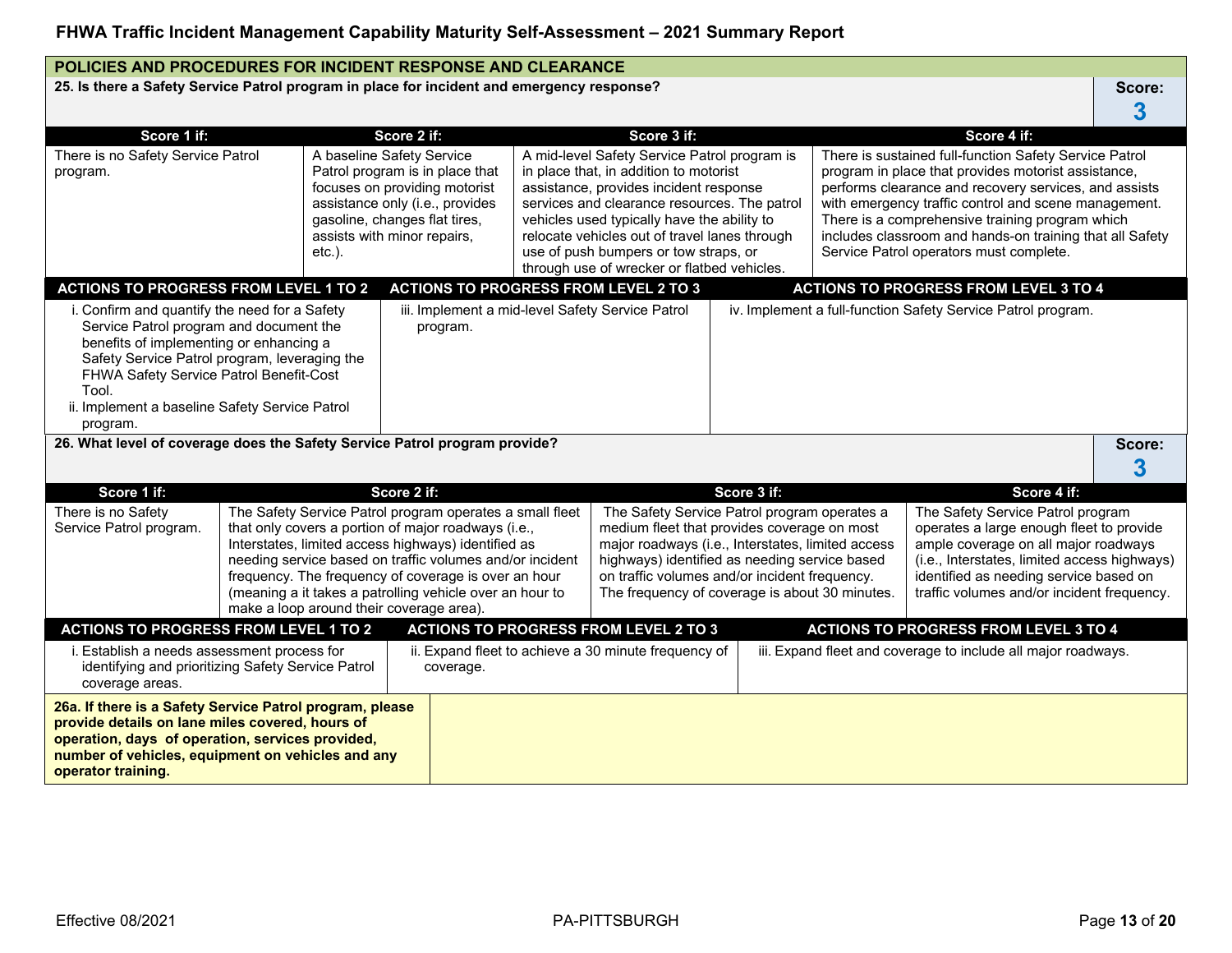|                                                                                                                                                                                                                                                                                                                                      |                                                                                                                                                                                                      |             |                                                                                                                                                                 |                                                                                                                                                                                                                                                                                                                                                                                                                            |                                                                                                                                                                                                                                            | 27. Are temporary traffic control (TTC) devices (e.g., cones, advanced warning signs, etc.) pre-staged in the region to facilitate timely response? |  |         |                                                                                                                                                                                                                                                                                                                                              |                                                                                                                                                                                                                                    |  | Score:      |
|--------------------------------------------------------------------------------------------------------------------------------------------------------------------------------------------------------------------------------------------------------------------------------------------------------------------------------------|------------------------------------------------------------------------------------------------------------------------------------------------------------------------------------------------------|-------------|-----------------------------------------------------------------------------------------------------------------------------------------------------------------|----------------------------------------------------------------------------------------------------------------------------------------------------------------------------------------------------------------------------------------------------------------------------------------------------------------------------------------------------------------------------------------------------------------------------|--------------------------------------------------------------------------------------------------------------------------------------------------------------------------------------------------------------------------------------------|-----------------------------------------------------------------------------------------------------------------------------------------------------|--|---------|----------------------------------------------------------------------------------------------------------------------------------------------------------------------------------------------------------------------------------------------------------------------------------------------------------------------------------------------|------------------------------------------------------------------------------------------------------------------------------------------------------------------------------------------------------------------------------------|--|-------------|
|                                                                                                                                                                                                                                                                                                                                      |                                                                                                                                                                                                      |             |                                                                                                                                                                 |                                                                                                                                                                                                                                                                                                                                                                                                                            |                                                                                                                                                                                                                                            |                                                                                                                                                     |  |         |                                                                                                                                                                                                                                                                                                                                              |                                                                                                                                                                                                                                    |  | 3           |
| Score 1 if:                                                                                                                                                                                                                                                                                                                          |                                                                                                                                                                                                      | Score 2 if: |                                                                                                                                                                 |                                                                                                                                                                                                                                                                                                                                                                                                                            |                                                                                                                                                                                                                                            | Score 3 if:                                                                                                                                         |  |         |                                                                                                                                                                                                                                                                                                                                              | Score 4 if:                                                                                                                                                                                                                        |  |             |
| There are no<br>pre-staged TTC<br>devices.                                                                                                                                                                                                                                                                                           | The need to pre-stage TTC devices has<br>been identified. Some limited TTC devices<br>have been pre-staged but may not be<br>available to all TIM stakeholders and are not<br>consistently deployed. |             |                                                                                                                                                                 |                                                                                                                                                                                                                                                                                                                                                                                                                            | Some TTC devices have been pre-staged at<br>high-frequency incident locations. Most TIM<br>stakeholders are aware that the TTC devices<br>are available but may not be able or aware of<br>how to access them.<br>process to, access them. |                                                                                                                                                     |  |         | A needs assessment has been completed to identify where pre-<br>staged TTC devices are required and TTC devices are available<br>at those locations. All TIM stakeholders are aware of where the<br>TTC devices are staged and have the ability to, or know the                                                                              |                                                                                                                                                                                                                                    |  |             |
| <b>ACTIONS TO PROGRESS FROM LEVEL</b>                                                                                                                                                                                                                                                                                                | 1 TO 2                                                                                                                                                                                               |             | <b>ACTIONS TO PROGRESS FROM</b>                                                                                                                                 | LEVEL 2 TO 3                                                                                                                                                                                                                                                                                                                                                                                                               |                                                                                                                                                                                                                                            |                                                                                                                                                     |  |         |                                                                                                                                                                                                                                                                                                                                              | <b>ACTIONS TO PROGRESS FROM LEVEL 3 TO 4</b>                                                                                                                                                                                       |  |             |
| i. Identify and prioritize potential<br>ii. Pre-stage TTC devices at high<br>locations for pre-staging TTC devices.<br>priority locations.<br>Identify the type and quantity of TTC<br>devices desired for each potential<br>location.                                                                                               |                                                                                                                                                                                                      |             |                                                                                                                                                                 | iii. Expand deployment of TTC devices to all locations identified during the needs<br>assessment.<br>iv. Develop a procedure that identifies the location of all pre-staged equipment and the<br>process for accessing the equipment, and distribute to all TIM stakeholders.<br>v. Routinely inventory pre-staged TTC devices and replace missing and inoperable units.                                                   |                                                                                                                                                                                                                                            |                                                                                                                                                     |  |         |                                                                                                                                                                                                                                                                                                                                              |                                                                                                                                                                                                                                    |  |             |
|                                                                                                                                                                                                                                                                                                                                      |                                                                                                                                                                                                      |             |                                                                                                                                                                 |                                                                                                                                                                                                                                                                                                                                                                                                                            |                                                                                                                                                                                                                                            | 28. Do towing and recovery procedures/rotation list policies deploy resources based on type/severity of incident?                                   |  |         |                                                                                                                                                                                                                                                                                                                                              |                                                                                                                                                                                                                                    |  | Score:<br>3 |
| Score 1 if:                                                                                                                                                                                                                                                                                                                          |                                                                                                                                                                                                      |             | Score 2 if:                                                                                                                                                     |                                                                                                                                                                                                                                                                                                                                                                                                                            |                                                                                                                                                                                                                                            | Score 3 if:                                                                                                                                         |  |         |                                                                                                                                                                                                                                                                                                                                              | Score 4 if:                                                                                                                                                                                                                        |  |             |
| The tow procedures/rotation list<br>Some consideration has been given to<br>policies were created with little<br>the type/severity of incident and the tow<br>consideration given to<br>procedures/rotation list is separated into<br>supporting a timely response<br>heavy- and light-duty tow providers.<br>with proper equipment. |                                                                                                                                                                                                      |             |                                                                                                                                                                 | The tow procedures/rotation list deploys<br>The tow procedures/rotation list was established to<br>resources based on the severity of the incident<br>support safe, quick clearance. The rotation policy<br>but does not always take into consideration<br>deploys resources based on the severity of the<br>the proximity of the towing provider.<br>incident and proximity to facilitate a proper and<br>quick response. |                                                                                                                                                                                                                                            |                                                                                                                                                     |  |         |                                                                                                                                                                                                                                                                                                                                              |                                                                                                                                                                                                                                    |  |             |
|                                                                                                                                                                                                                                                                                                                                      |                                                                                                                                                                                                      |             |                                                                                                                                                                 |                                                                                                                                                                                                                                                                                                                                                                                                                            |                                                                                                                                                                                                                                            | <b>ACTIONS TO PROGRESS FROM LEVEL 2 TO 3</b>                                                                                                        |  |         |                                                                                                                                                                                                                                                                                                                                              | <b>ACTIONS TO PROGRESS FROM LEVEL 3 TO 4</b>                                                                                                                                                                                       |  |             |
| <b>ACTIONS TO PROGRESS FROM LEVEL 1 TO 2</b><br>i. Gather and review towing and recovery<br>procedures/rotation list policies. Identify needs<br>and/or best practices.<br>ii. Create two separate tow rotation lists, one for<br>light-duty and one for heavy-duty.                                                                 |                                                                                                                                                                                                      |             |                                                                                                                                                                 | iii. Provide training to both communication center<br>iv. Update tow rotation list policies to support deployment of resources<br>dispatchers and law enforcement officers to<br>based on both the severity and proximity of the incident.<br>ensure a clear understanding of what<br>information tow professionals need to respond.                                                                                       |                                                                                                                                                                                                                                            |                                                                                                                                                     |  |         |                                                                                                                                                                                                                                                                                                                                              |                                                                                                                                                                                                                                    |  |             |
| requirements?                                                                                                                                                                                                                                                                                                                        |                                                                                                                                                                                                      |             |                                                                                                                                                                 |                                                                                                                                                                                                                                                                                                                                                                                                                            |                                                                                                                                                                                                                                            | 29. Do towing and recovery procedures/rotation list policies include company/operator qualifications, equipment requirements, and/or training       |  |         |                                                                                                                                                                                                                                                                                                                                              |                                                                                                                                                                                                                                    |  | Score:<br>3 |
| Score 1 if:                                                                                                                                                                                                                                                                                                                          |                                                                                                                                                                                                      |             | Score 2 if:                                                                                                                                                     |                                                                                                                                                                                                                                                                                                                                                                                                                            |                                                                                                                                                                                                                                            |                                                                                                                                                     |  |         |                                                                                                                                                                                                                                                                                                                                              |                                                                                                                                                                                                                                    |  |             |
| The capabilities of the towing<br>agency are not documented or<br>considered as part of the tow<br>procedures/rotation list.                                                                                                                                                                                                         |                                                                                                                                                                                                      |             | There are minimal equipment<br>requirements but there is no<br>follow-up or verification of the<br>information provided. There<br>are no training requirements. | Score 3 if:<br>The tow procedures/rotation list has an application process that<br>requires a summary of equipment capabilities. There is an initial<br>check of this information but follow-up activities are not<br>consistently completed. New operators are required to complete<br>training, but veteran towers are often grandfathered in and do not<br>need to complete training.                                   |                                                                                                                                                                                                                                            |                                                                                                                                                     |  |         | Score 4 if:<br>The tow procedures/rotation list has a<br>comprehensive application process. Detailed,<br>specific equipment requirements are verified<br>and reviewed annually at a minimum. All<br>drivers are required to complete application<br>towing certifications and participate in the<br>National TIM Responder Training Program. |                                                                                                                                                                                                                                    |  |             |
| <b>ACTIONS TO PROGRESS FROM LEVEL 1 TO 2</b>                                                                                                                                                                                                                                                                                         |                                                                                                                                                                                                      |             |                                                                                                                                                                 |                                                                                                                                                                                                                                                                                                                                                                                                                            |                                                                                                                                                                                                                                            | <b>ACTIONS TO PROGRESS FROM LEVEL 2 TO 3</b>                                                                                                        |  |         |                                                                                                                                                                                                                                                                                                                                              | <b>ACTIONS TO PROGRESS FROM LEVEL 3 TO 4</b>                                                                                                                                                                                       |  |             |
| i. Gather and review towing and recovery<br>procedures/rotation list policies. Identify needs and/or<br>best practices.<br>ii. Establish minimum equipment requirements for<br>towing and recovery procedures/rotation list policies.                                                                                                |                                                                                                                                                                                                      |             |                                                                                                                                                                 | operator capability, and training<br>requirements.                                                                                                                                                                                                                                                                                                                                                                         |                                                                                                                                                                                                                                            | iii. Develop and implement a tow rotation list<br>application process with specific equipment,                                                      |  | course. |                                                                                                                                                                                                                                                                                                                                              | iv. Conduct regular equipment inspections to ensure tow rotation<br>list requirements are being met.<br>v. Establish specific training requirements for tow operators,<br>including completion of the SHRP2 TIM responder training |  |             |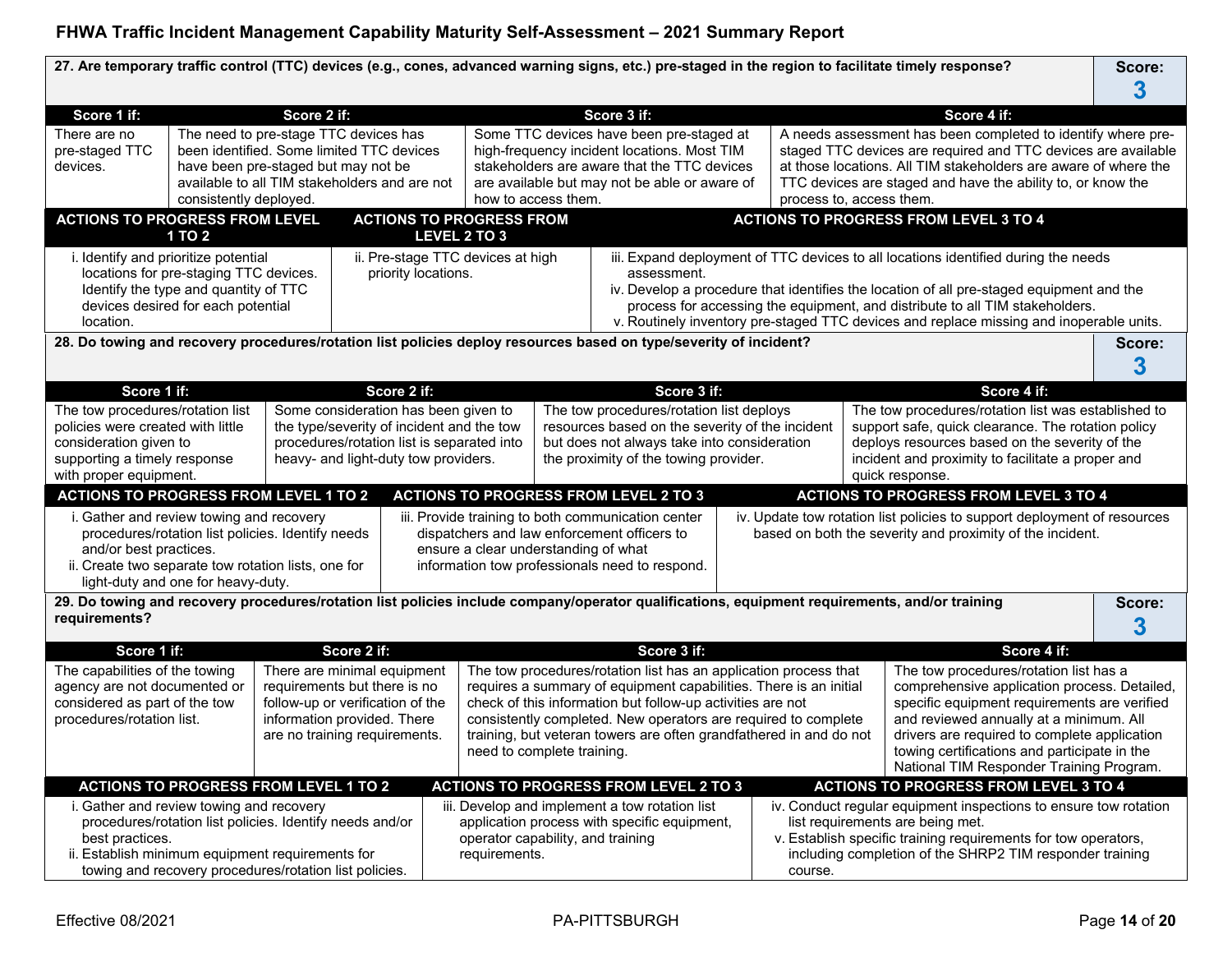**30. Do towing and recovery procedures/rotation list policies include penalties for non-compliance of response criteria? Score:**

| Score 1 if:                                                                                                                                                                                                                                 |                                                                                                                                                                                | Score 2 if: |                                                                                                                    |                                                                                                                                                                                                                                                        | Score 3 if: |                                                                                                                                                                                                                                   | Score 4 if:                                                                                                                                                                                                                                                              |        |  |
|---------------------------------------------------------------------------------------------------------------------------------------------------------------------------------------------------------------------------------------------|--------------------------------------------------------------------------------------------------------------------------------------------------------------------------------|-------------|--------------------------------------------------------------------------------------------------------------------|--------------------------------------------------------------------------------------------------------------------------------------------------------------------------------------------------------------------------------------------------------|-------------|-----------------------------------------------------------------------------------------------------------------------------------------------------------------------------------------------------------------------------------|--------------------------------------------------------------------------------------------------------------------------------------------------------------------------------------------------------------------------------------------------------------------------|--------|--|
| The tow procedures/rotation list<br>policy does not include any<br>penalties.                                                                                                                                                               | Requirements are in place but not routinely<br>enforced. Penalties are identified but not<br>clearly understood by enforcement agencies.                                       |             |                                                                                                                    | Penalties are clearly identified but are not<br>Penalties are very clearly identified and<br>uniformly enforced.<br>communicated to towing and recovery<br>companies. Compliance is monitored on a daily<br>basis and penalties are strictly enforced. |             |                                                                                                                                                                                                                                   |                                                                                                                                                                                                                                                                          |        |  |
| <b>ACTIONS TO PROGRESS FROM LEVEL 1 TO 2</b>                                                                                                                                                                                                |                                                                                                                                                                                |             |                                                                                                                    | <b>ACTIONS TO PROGRESS FROM LEVEL 2 TO 3</b>                                                                                                                                                                                                           |             |                                                                                                                                                                                                                                   | <b>ACTIONS TO PROGRESS FROM LEVEL 3 TO 4</b>                                                                                                                                                                                                                             |        |  |
| i. Gather and review towing and recovery procedures/rotation<br>list policies. Identify needs and/or best practices.<br>ii. Integrate penalties for non-compliance of response criteria<br>into towing and recovery rotation list policies. |                                                                                                                                                                                |             | rotation lists.                                                                                                    | iii. Summarize penalties and educate both towing and<br>recovery providers, as well as those that utilize the                                                                                                                                          |             |                                                                                                                                                                                                                                   | iv. Routinely and consistently enforce penalties.                                                                                                                                                                                                                        |        |  |
| 31. For incidents involving a fatality, is there a procedure in place for early notification and timely response of the Medical Examiner?                                                                                                   |                                                                                                                                                                                |             |                                                                                                                    |                                                                                                                                                                                                                                                        |             |                                                                                                                                                                                                                                   |                                                                                                                                                                                                                                                                          | Score: |  |
|                                                                                                                                                                                                                                             |                                                                                                                                                                                |             |                                                                                                                    |                                                                                                                                                                                                                                                        |             |                                                                                                                                                                                                                                   |                                                                                                                                                                                                                                                                          | 2      |  |
| Score 1 if:                                                                                                                                                                                                                                 | Score 2 if:                                                                                                                                                                    |             |                                                                                                                    | Score 3 if:                                                                                                                                                                                                                                            |             |                                                                                                                                                                                                                                   | Score 4 if:                                                                                                                                                                                                                                                              |        |  |
| There is not a procedure in                                                                                                                                                                                                                 | A procedure is in place for                                                                                                                                                    |             |                                                                                                                    | A procedure is in place but not all response                                                                                                                                                                                                           |             |                                                                                                                                                                                                                                   | A procedure is in place that is understood by both those                                                                                                                                                                                                                 |        |  |
| place for early notification and                                                                                                                                                                                                            | response but it does not take                                                                                                                                                  |             |                                                                                                                    | agencies or Medical Examiners are aware of it so                                                                                                                                                                                                       |             |                                                                                                                                                                                                                                   | requesting the Medical Examiner and the Medical                                                                                                                                                                                                                          |        |  |
| timely response of the Medical                                                                                                                                                                                                              | into consideration early                                                                                                                                                       |             | there are still delays in the response.                                                                            |                                                                                                                                                                                                                                                        |             |                                                                                                                                                                                                                                   | Examiner's office. It is regularly reviewed and updated.                                                                                                                                                                                                                 |        |  |
| Examiner.                                                                                                                                                                                                                                   | notification.                                                                                                                                                                  |             |                                                                                                                    |                                                                                                                                                                                                                                                        |             |                                                                                                                                                                                                                                   |                                                                                                                                                                                                                                                                          |        |  |
| <b>ACTIONS TO PROGRESS FROM LEVEL 1 TO 2</b>                                                                                                                                                                                                |                                                                                                                                                                                |             |                                                                                                                    | <b>ACTIONS TO PROGRESS FROM LEVEL 2 TO 3</b>                                                                                                                                                                                                           |             |                                                                                                                                                                                                                                   | <b>ACTIONS TO PROGRESS FROM LEVEL 3 TO 4</b>                                                                                                                                                                                                                             |        |  |
| i. Gather and review existing procedures and<br>determine if there are any legislative<br>requirements related to Medical<br>Examiner/Coroner notification and response.<br>Identify needs and/or best practices.                           |                                                                                                                                                                                | response.   | ii. Develop and document a standard procedure for<br>Medical Examiner/Coroner early notification and<br>clearance. |                                                                                                                                                                                                                                                        |             | iii. Reach out to all Medical Examiners/Coroners to review the<br>procedure and reinforce the importance of safe, quick<br>iv. Distribute the procedure to all TIM stakeholders.<br>v. Regularly review and update the procedure. |                                                                                                                                                                                                                                                                          |        |  |
| 32. For incidents involving a fatality, is there a procedure for the removal of the deceased prior to Medical Examiner arrival?                                                                                                             |                                                                                                                                                                                |             |                                                                                                                    |                                                                                                                                                                                                                                                        |             |                                                                                                                                                                                                                                   |                                                                                                                                                                                                                                                                          | Score: |  |
|                                                                                                                                                                                                                                             |                                                                                                                                                                                |             |                                                                                                                    |                                                                                                                                                                                                                                                        |             |                                                                                                                                                                                                                                   |                                                                                                                                                                                                                                                                          | 2      |  |
| Score 1 if:                                                                                                                                                                                                                                 | Score 2 if:                                                                                                                                                                    |             |                                                                                                                    | Score 3 if:                                                                                                                                                                                                                                            |             |                                                                                                                                                                                                                                   | Score 4 if:                                                                                                                                                                                                                                                              |        |  |
| There is not a procedure in<br>place for removal of the<br>deceased prior to the arrival of<br>the Medical Examiner.                                                                                                                        | Some Medical Examiners have<br>approved a procedure for the<br>removal of the deceased but<br>use is inconsistent and many<br>agencies are not aware this may<br>be an option. |             | aware of it.                                                                                                       | A standard procedure is in place but not all<br>response agencies or Medical Examiners are                                                                                                                                                             |             |                                                                                                                                                                                                                                   | A procedure is in place for removal of the deceased prior<br>to the arrival of the Medical Examiner. The procedure is<br>understood by response agencies, the Medical Examiner<br>and the Medical Examiner's office. The procedure is<br>regularly reviewed and updated. |        |  |
| <b>ACTIONS TO PROGRESS FROM LEVEL 1 TO 2</b>                                                                                                                                                                                                |                                                                                                                                                                                |             |                                                                                                                    | <b>ACTIONS TO PROGRESS FROM LEVEL 2 TO 3</b>                                                                                                                                                                                                           |             |                                                                                                                                                                                                                                   | <b>ACTIONS TO PROGRESS FROM LEVEL 3 TO 4</b>                                                                                                                                                                                                                             |        |  |
| i. Gather and review existing procedures related<br>to the removal of the deceased prior to<br>Medical Examiner/Coroner arrival. Identify<br>needs and/or best practices.                                                                   |                                                                                                                                                                                |             | Examiner/Coroner arrival.                                                                                          | ii. Develop and document a standard procedure<br>for the removal of deceased prior to Medical                                                                                                                                                          |             |                                                                                                                                                                                                                                   | iii. Reach out to all Medical Examiners/Coroners to review the<br>procedures and obtain their approval.<br>iv. Distribute the procedure to all TIM stakeholders.<br>v. Regularly review and update the procedure.                                                        |        |  |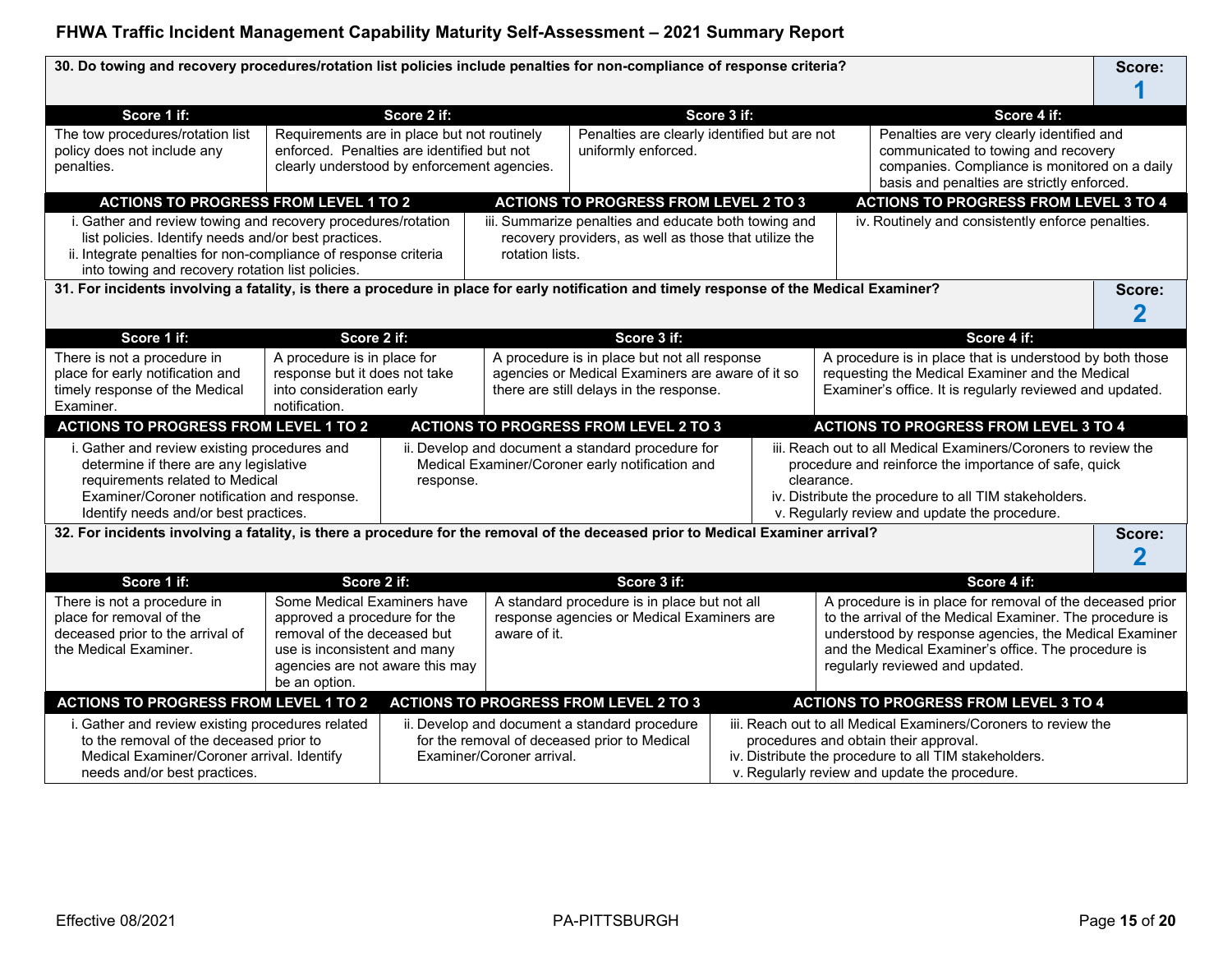| 33. Are there procedures in place for expedited crash investigations?                                                                                                                     |                                                                                                                                   |                                         |                                                                                                                               |                                                                                                                                                                                                                                                     |                                                                                                                                                                                        | Score: |
|-------------------------------------------------------------------------------------------------------------------------------------------------------------------------------------------|-----------------------------------------------------------------------------------------------------------------------------------|-----------------------------------------|-------------------------------------------------------------------------------------------------------------------------------|-----------------------------------------------------------------------------------------------------------------------------------------------------------------------------------------------------------------------------------------------------|----------------------------------------------------------------------------------------------------------------------------------------------------------------------------------------|--------|
| Score 1 if:                                                                                                                                                                               |                                                                                                                                   | Score 2 if:                             | Score 3 if:                                                                                                                   |                                                                                                                                                                                                                                                     | Score 4 if:                                                                                                                                                                            |        |
| There is no procedure in place<br>to support expedited crash<br>investigations.                                                                                                           | Some individual agencies have<br>procedures for expedited crash<br>investigation, but there is no<br>consistency across agencies. |                                         | A standard procedure for expedited crash<br>investigations has been created, but not<br>all TIM stakeholders are aware of it. |                                                                                                                                                                                                                                                     | A procedure is in place for expedited crash<br>investigations. The procedure is understood by the<br>majority of TIM stakeholders. The procedure is regularly<br>reviewed and updated. |        |
| <b>ACTIONS TO PROGRESS FROM LEVEL 1 TO 2</b>                                                                                                                                              |                                                                                                                                   |                                         | <b>ACTIONS TO PROGRESS FROM LEVEL 2 TO 3</b>                                                                                  |                                                                                                                                                                                                                                                     | <b>ACTIONS TO PROGRESS FROM LEVEL 3 TO 4</b>                                                                                                                                           |        |
| i. Gather and review existing procedures related<br>ii. Develop and document a standard<br>to expedited crash investigations. Identify<br>needs and/or best practices.<br>investigations. |                                                                                                                                   | procedure/guideline for expedited crash |                                                                                                                               | iii. Distribute the standard procedure/ guideline to all TIM stakeholders.<br>iv. Promote uniform and consistent procedure/guideline use through<br>multi-agency training and exercises.<br>v. Regularly review and update the procedure/guideline. |                                                                                                                                                                                        |        |
| Do you have any additional comments on your scores in the Policies and Procedures for Incident Response and Clearance subsection?                                                         |                                                                                                                                   |                                         |                                                                                                                               |                                                                                                                                                                                                                                                     |                                                                                                                                                                                        |        |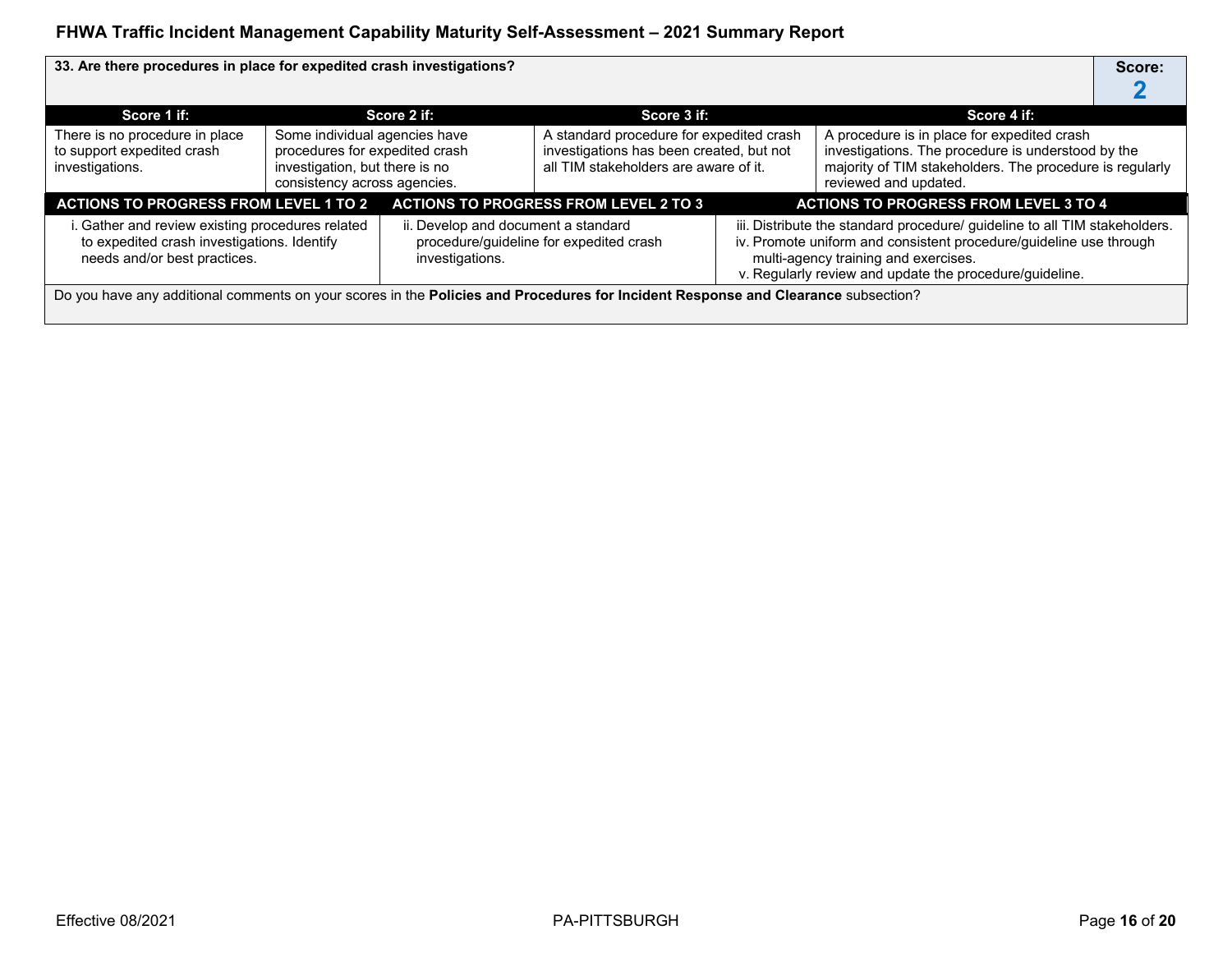| <b>RESPONDER AND MOTORIST SAFETY</b>                                                                                                                                             |                                                                                                                                                                                                                         |                                                                                                                                                                                                                                                                       |                                                                                                                                              |                                                                                                                                                                           |                                                                                                                                                                                                                                                                                         |  |                                                                                                                                                                                                                                                                                  |             |
|----------------------------------------------------------------------------------------------------------------------------------------------------------------------------------|-------------------------------------------------------------------------------------------------------------------------------------------------------------------------------------------------------------------------|-----------------------------------------------------------------------------------------------------------------------------------------------------------------------------------------------------------------------------------------------------------------------|----------------------------------------------------------------------------------------------------------------------------------------------|---------------------------------------------------------------------------------------------------------------------------------------------------------------------------|-----------------------------------------------------------------------------------------------------------------------------------------------------------------------------------------------------------------------------------------------------------------------------------------|--|----------------------------------------------------------------------------------------------------------------------------------------------------------------------------------------------------------------------------------------------------------------------------------|-------------|
| major) in compliance with the MUTCD?                                                                                                                                             |                                                                                                                                                                                                                         |                                                                                                                                                                                                                                                                       |                                                                                                                                              |                                                                                                                                                                           |                                                                                                                                                                                                                                                                                         |  | 34. Do TIM responders routinely utilize temporary traffic control devices to provide traffic control for the three incident classifications (minor, intermediate,                                                                                                                | Score:<br>4 |
| Score 1 if:                                                                                                                                                                      |                                                                                                                                                                                                                         | Score 2 if:                                                                                                                                                                                                                                                           |                                                                                                                                              |                                                                                                                                                                           | Score 3 if:                                                                                                                                                                                                                                                                             |  | Score 4 if:                                                                                                                                                                                                                                                                      |             |
| Use of temporary traffic control<br>devices is inconsistent and<br>varies greatly from agency to<br>agency.                                                                      |                                                                                                                                                                                                                         | Temporary traffic control devices are regularly<br>utilized at major incidents where<br>transportation agencies (i.e., DOT, county<br>maintenance) are on-scene. Use of temporary<br>traffic control devices at intermediate level<br>incidents remains inconsistent. |                                                                                                                                              | TIM stakeholders carry and regularly<br>deploy temporary traffic control<br>devices at most incident scenes.                                                              |                                                                                                                                                                                                                                                                                         |  | All TIM stakeholders carry and regularly deploy<br>temporary traffic control devices for all types of incidents.<br>Temporary traffic control is compliant with the MUTCD.                                                                                                       |             |
| <b>ACTIONS TO PROGRESS FROM LEVEL 1 TO 2</b>                                                                                                                                     |                                                                                                                                                                                                                         |                                                                                                                                                                                                                                                                       |                                                                                                                                              | <b>ACTIONS TO PROGRESS FROM LEVEL 2 TO 3</b>                                                                                                                              |                                                                                                                                                                                                                                                                                         |  | <b>ACTIONS TO PROGRESS FROM LEVEL 3 TO 4</b>                                                                                                                                                                                                                                     |             |
| i. Document procedure for requesting highway<br>(e.g. DOT, county, contractor, other)<br>maintenance assistance with traffic control at<br>major incident scenes.                |                                                                                                                                                                                                                         |                                                                                                                                                                                                                                                                       | temporary traffic control devices.                                                                                                           | ii. Equip TIM response vehicles with appropriate                                                                                                                          |                                                                                                                                                                                                                                                                                         |  | iii. Promote TIM stakeholder participation in the SHRP2 National TIM<br>Responder Training Program.                                                                                                                                                                              |             |
| 35. Do TIM responders routinely utilize traffic control procedures to provide back of traffic queue warning to approaching motorists?                                            |                                                                                                                                                                                                                         |                                                                                                                                                                                                                                                                       |                                                                                                                                              |                                                                                                                                                                           |                                                                                                                                                                                                                                                                                         |  |                                                                                                                                                                                                                                                                                  | Score:<br>3 |
| Score 1 if:                                                                                                                                                                      |                                                                                                                                                                                                                         | Score 2 if:                                                                                                                                                                                                                                                           |                                                                                                                                              | Score 3 if:                                                                                                                                                               |                                                                                                                                                                                                                                                                                         |  | Score 4 if:                                                                                                                                                                                                                                                                      |             |
| Back of traffic queue warning is<br>rarely provided.                                                                                                                             | Back of traffic queue warning<br>may be provided depending on<br>which agencies respond.                                                                                                                                |                                                                                                                                                                                                                                                                       |                                                                                                                                              | Back of traffic queue warning is considered and<br>deployed at major and intermediate incidents as<br>resources allow.                                                    |                                                                                                                                                                                                                                                                                         |  | Providing back of traffic queue warning is considered a<br>priority. A policy/procedure for providing back of traffic<br>queue warning has been established and training is<br>regularly conducted.                                                                              |             |
| <b>ACTIONS TO PROGRESS FROM LEVEL 1 TO 2</b>                                                                                                                                     |                                                                                                                                                                                                                         |                                                                                                                                                                                                                                                                       |                                                                                                                                              | <b>ACTIONS TO PROGRESS FROM LEVEL 2 TO 3</b>                                                                                                                              |                                                                                                                                                                                                                                                                                         |  | <b>ACTIONS TO PROGRESS FROM LEVEL 3 TO 4</b>                                                                                                                                                                                                                                     |             |
| i. Gather and review existing procedures/<br>guidelines related to providing back of traffic<br>queue warning to approaching motorists.<br>Identify needs and/or best practices. |                                                                                                                                                                                                                         | motorists.                                                                                                                                                                                                                                                            | ii. Develop and document a standard<br>traffic queue warning to approaching                                                                  | procedure/guideline for providing back of                                                                                                                                 |                                                                                                                                                                                                                                                                                         |  | iii. Distribute the standard procedure/ guideline to all TIM stakeholders.<br>iv. Promote uniform and consistent procedure/guideline use through<br>multi-agency training and exercises.<br>v. Regularly review and update the procedure/guideline.                              |             |
| 36. Is there a mutually understood procedure/guideline in place for safe vehicle positioning?                                                                                    |                                                                                                                                                                                                                         |                                                                                                                                                                                                                                                                       |                                                                                                                                              |                                                                                                                                                                           |                                                                                                                                                                                                                                                                                         |  |                                                                                                                                                                                                                                                                                  | Score:<br>3 |
| Score 1 if:                                                                                                                                                                      |                                                                                                                                                                                                                         | Score 2 if:                                                                                                                                                                                                                                                           |                                                                                                                                              | Score 3 if:                                                                                                                                                               |                                                                                                                                                                                                                                                                                         |  | Score 4 if:                                                                                                                                                                                                                                                                      |             |
| There is no procedure/guideline<br>in place for safe vehicle<br>positioning.                                                                                                     | Individual agencies have<br>procedures/guidelines regarding<br>the positioning of vehicles but<br>these are not consistent or<br>shared with other agencies.                                                            |                                                                                                                                                                                                                                                                       |                                                                                                                                              | A standard procedure/guideline is in place<br>regarding the safe positioning of vehicles. Many,<br>but not all response agencies are aware of the<br>procedure/ guideline |                                                                                                                                                                                                                                                                                         |  | A procedure/guideline is in place for the safe positioning<br>of vehicles and it is consistent with National TIM<br>Responder Training Program. The procedure/ guideline<br>is understood by all TIM stakeholders. The<br>procedure/guideline is regularly reviewed and updated. |             |
|                                                                                                                                                                                  |                                                                                                                                                                                                                         |                                                                                                                                                                                                                                                                       |                                                                                                                                              |                                                                                                                                                                           |                                                                                                                                                                                                                                                                                         |  | <b>ACTIONS TO PROGRESS FROM LEVEL 3 TO 4</b>                                                                                                                                                                                                                                     |             |
| i. Gather and review existing<br>and/or best practices.                                                                                                                          | <b>ACTIONS TO PROGRESS FROM LEVEL 2 TO 3</b><br><b>ACTIONS TO PROGRESS FROM LEVEL</b><br>1 TO 2<br>ii. Develop and document a standard<br>procedures/ quidelines related to safe<br>vehicle positioning. Identify needs |                                                                                                                                                                                                                                                                       | procedure/guideline/visor card for safe vehicle<br>positioning that is consistent with the SHRP2<br>National TIM Responder Training Program. |                                                                                                                                                                           | iii. Distribute the standard procedure/ guideline/visor card to all TIM<br>stakeholders.<br>iv. Promote uniform and consistent procedure/guideline/visor card use<br>through multi-agency training and exercises.<br>v. Regularly review and update the procedure/guideline/visor card. |  |                                                                                                                                                                                                                                                                                  |             |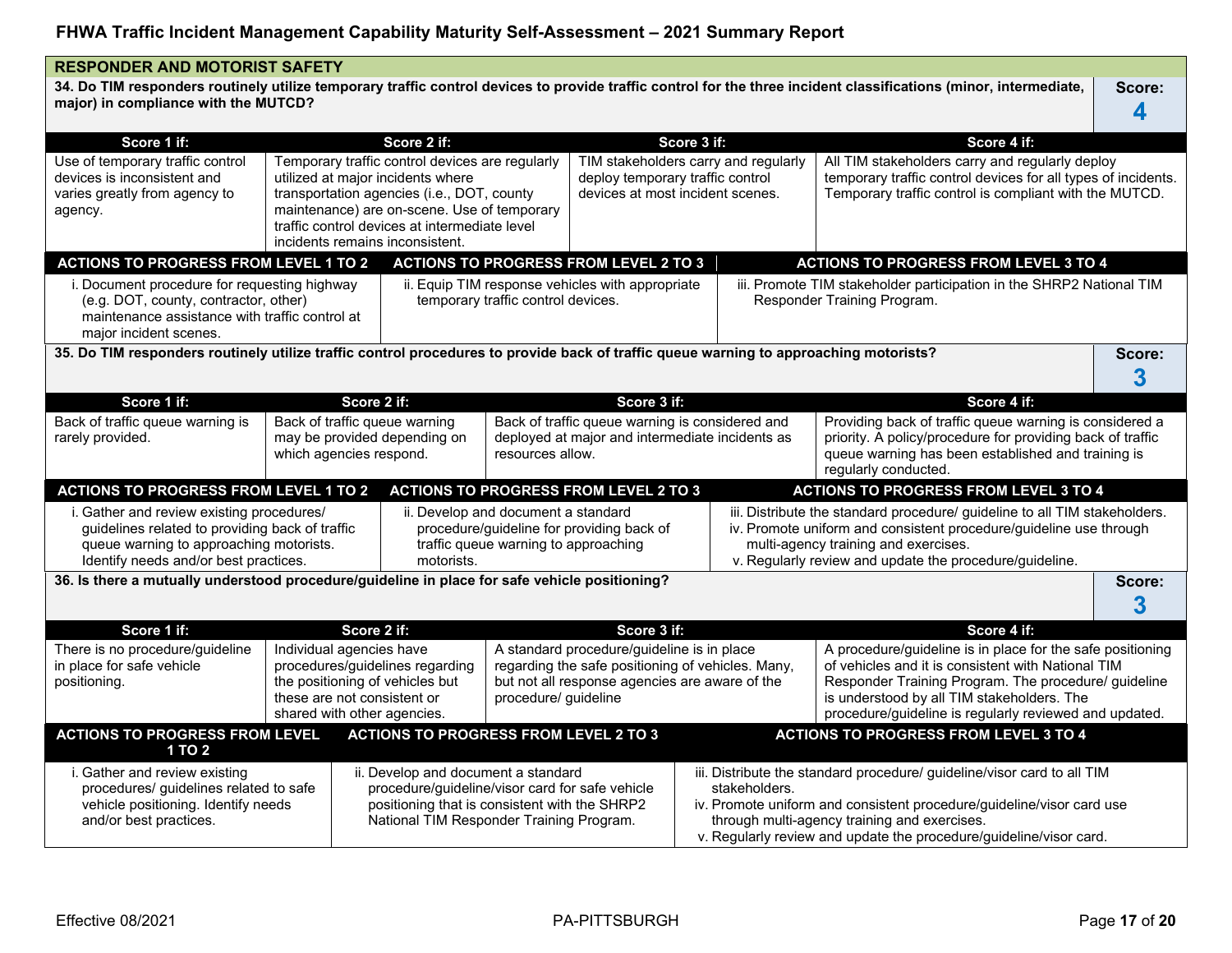### **37. Are there mutually understood procedures/guidelines in place for use of emergency-vehicle lighting? Score:**

| Score 1 if:                                                                                                                                                                           |                                                                                                                                                                         | Score 2 if:                                                                            | Score 3 if:                                                                                                                                                                    |  | Score 4 if:                                                                                                                                                                                                                                                                             |        |
|---------------------------------------------------------------------------------------------------------------------------------------------------------------------------------------|-------------------------------------------------------------------------------------------------------------------------------------------------------------------------|----------------------------------------------------------------------------------------|--------------------------------------------------------------------------------------------------------------------------------------------------------------------------------|--|-----------------------------------------------------------------------------------------------------------------------------------------------------------------------------------------------------------------------------------------------------------------------------------------|--------|
| There is no<br>procedure/guideline in place<br>for use of emergency-<br>vehicle lighting.                                                                                             | Individual agencies have procedures/<br>guidelines regarding the use of<br>emergency-vehicle lighting but these are<br>not consistent or shared with other<br>agencies. |                                                                                        | A standard procedure/guideline is in place<br>regarding the use of emergency-vehicle lighting.<br>Many, but not all response agencies are aware of<br>the procedure/guideline. |  | A procedure/guideline is in place for the use of<br>emergency-vehicle lighting and it is consistent<br>the National TIM Responder Training Program.<br>The procedure/ guideline is understood by all<br>TIM stakeholders. The procedure/guideline is<br>regularly reviewed and updated. |        |
| <b>ACTIONS TO PROGRESS FROM LEVEL 1 TO 2</b>                                                                                                                                          |                                                                                                                                                                         |                                                                                        | <b>ACTIONS TO PROGRESS FROM LEVEL 2 TO 3</b>                                                                                                                                   |  | <b>ACTIONS TO PROGRESS FROM LEVEL 3 TO 4</b>                                                                                                                                                                                                                                            |        |
| i. Gather and review existing procedures/<br>ii. Develop and document a standard<br>guidelines related to use of emergency-vehicle<br>lighting. Identify needs and/or best practices. |                                                                                                                                                                         |                                                                                        | procedure/guideline for emergency-vehicle<br>lighting that is consistent with the SHRP2<br>National TIM Responder Training Program.                                            |  | iii. Distribute the standard procedure/ guideline to all TIM stakeholders.<br>iv. Promote uniform and consistent procedure/guideline use through<br>multi-agency training and exercises.<br>v. Regularly review and update the procedure/guideline.                                     |        |
| 38. Are TIM responders following high-visibility safety apparel requirements as outlined in the MUTCD?                                                                                |                                                                                                                                                                         |                                                                                        |                                                                                                                                                                                |  |                                                                                                                                                                                                                                                                                         | Score: |
| Score 1 if:                                                                                                                                                                           |                                                                                                                                                                         | Score 2 if:                                                                            | Score 3 if:                                                                                                                                                                    |  | Score 4 if:                                                                                                                                                                                                                                                                             |        |
| TIM responders are not<br>following high-visibility safety<br>apparel requirements.                                                                                                   | use is inconsistent.                                                                                                                                                    | Some TIM responders are following high-<br>visibility safety apparel requirements, but | Most responders are following high-<br>visibility safety apparel requirements.                                                                                                 |  | High-visibility safety apparel requirements are followed<br>by all TIM responders. While on-scene, responders will<br>remind individuals without high-visibility safety apparel<br>about requirements.                                                                                  |        |
| <b>ACTIONS TO PROGRESS FROM LEVEL 1 TO 2</b>                                                                                                                                          |                                                                                                                                                                         |                                                                                        | <b>ACTIONS TO PROGRESS FROM LEVEL 2 TO 3</b>                                                                                                                                   |  | <b>ACTIONS TO PROGRESS FROM LEVEL 3 TO 4</b>                                                                                                                                                                                                                                            |        |
| i. Develop a standard policy for high-visibility safety<br>apparel requirements as outlined in the MUTCD.                                                                             |                                                                                                                                                                         |                                                                                        | ii. Distribute the policy to all TIM stakeholders.                                                                                                                             |  | iii. Promote TIM stakeholder participation in the SHRP2                                                                                                                                                                                                                                 |        |
|                                                                                                                                                                                       |                                                                                                                                                                         |                                                                                        |                                                                                                                                                                                |  | National TIM Responder Training Program.                                                                                                                                                                                                                                                |        |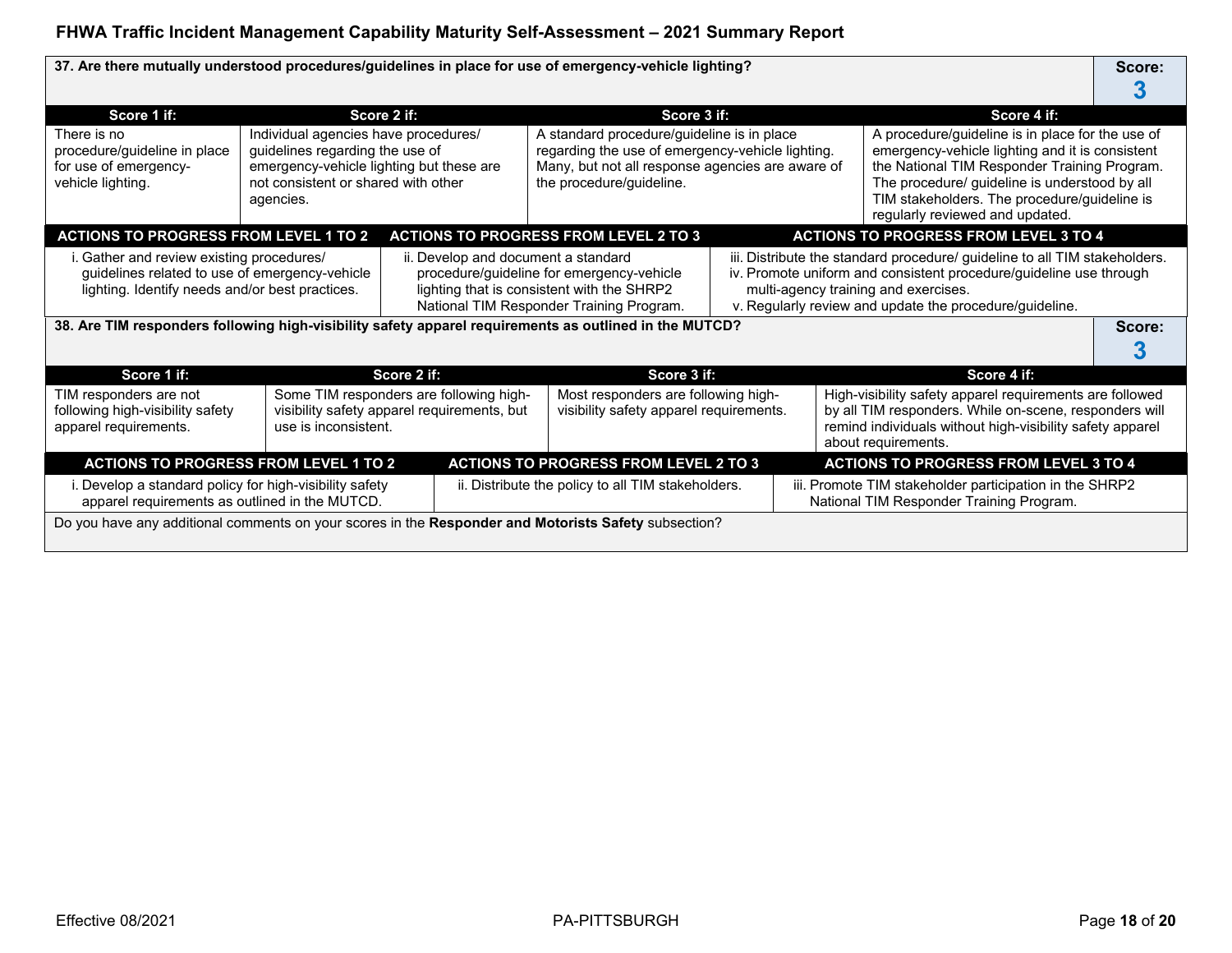|                                                                                                                                                                                                                                                                            |                                                                                                                                                                                                                                                        | <b>SECTION 3: SUPPORT SCORE - 6.7%</b>                                                                                                                                                                                                              |  |                                                                                                                                                                                                                                                                                                                                                                                                                                                                |             |                                                                                                                                                                                                                                                                            |                                                                                                                                                                                       |             |
|----------------------------------------------------------------------------------------------------------------------------------------------------------------------------------------------------------------------------------------------------------------------------|--------------------------------------------------------------------------------------------------------------------------------------------------------------------------------------------------------------------------------------------------------|-----------------------------------------------------------------------------------------------------------------------------------------------------------------------------------------------------------------------------------------------------|--|----------------------------------------------------------------------------------------------------------------------------------------------------------------------------------------------------------------------------------------------------------------------------------------------------------------------------------------------------------------------------------------------------------------------------------------------------------------|-------------|----------------------------------------------------------------------------------------------------------------------------------------------------------------------------------------------------------------------------------------------------------------------------|---------------------------------------------------------------------------------------------------------------------------------------------------------------------------------------|-------------|
| <b>DATA COLLECTION/INTEGRATION/SHARING</b>                                                                                                                                                                                                                                 |                                                                                                                                                                                                                                                        |                                                                                                                                                                                                                                                     |  |                                                                                                                                                                                                                                                                                                                                                                                                                                                                |             |                                                                                                                                                                                                                                                                            |                                                                                                                                                                                       |             |
|                                                                                                                                                                                                                                                                            |                                                                                                                                                                                                                                                        | 39. Is TIM video captured via TMCs and/or public safety CAD systems and is it shared with other disciplines for real-time operational purposes?                                                                                                     |  |                                                                                                                                                                                                                                                                                                                                                                                                                                                                |             |                                                                                                                                                                                                                                                                            |                                                                                                                                                                                       | Score:<br>3 |
| Score 1 if:                                                                                                                                                                                                                                                                |                                                                                                                                                                                                                                                        | Score 2 if:                                                                                                                                                                                                                                         |  |                                                                                                                                                                                                                                                                                                                                                                                                                                                                | Score 3 if: |                                                                                                                                                                                                                                                                            | Score 4 if:                                                                                                                                                                           |             |
| No TIM video is collected and<br>shared.                                                                                                                                                                                                                                   | Some TIM response agencies can access DOT<br>video but only via methods available to the public<br>(e.g. 5-1-1, websites, etc.). No video originating<br>from public safety CAD systems is shared with<br>DOTs or there is strong reluctance to do so. | TIM related video is collected by DOT and<br>public safety agencies and is shared by<br>some, but not all, responding agencies.<br>Some agencies are not aware of video<br>sharing capabilities or don't routinely<br>utilize video for operations. |  |                                                                                                                                                                                                                                                                                                                                                                                                                                                                | purposes.   | TIM related [data/video] is routinely and<br>automatically shared among all responding<br>agencies and is fully integrated into public<br>safety CAD and DOT traffic management<br>systems. [Data/Video] is routinely used to<br>tailor response and for other operational |                                                                                                                                                                                       |             |
| <b>ACTIONS TO PROGRESS FROM LEVEL 1 TO 2</b>                                                                                                                                                                                                                               |                                                                                                                                                                                                                                                        | <b>ACTIONS TO PROGRESS FROM LEVEL 2 TO 3</b>                                                                                                                                                                                                        |  |                                                                                                                                                                                                                                                                                                                                                                                                                                                                |             |                                                                                                                                                                                                                                                                            | <b>ACTIONS TO PROGRESS FROM LEVEL 3 TO 4</b>                                                                                                                                          |             |
| i. Identify existing TIM-related video sources.                                                                                                                                                                                                                            |                                                                                                                                                                                                                                                        | ii. Develop and maintain regional ITS<br>architectures that identify video sources and<br>sharing requirements.                                                                                                                                     |  | iii. Establish functional requirements for video sharing.<br>functional requirements.                                                                                                                                                                                                                                                                                                                                                                          |             |                                                                                                                                                                                                                                                                            | iv. Perform video sharing design and implementation according to                                                                                                                      |             |
|                                                                                                                                                                                                                                                                            |                                                                                                                                                                                                                                                        | 39a. Describe the level of public safety Computer Aided Dispatch (CAD) integration with TMC/TOC software and systems.                                                                                                                               |  |                                                                                                                                                                                                                                                                                                                                                                                                                                                                |             |                                                                                                                                                                                                                                                                            |                                                                                                                                                                                       | Score:      |
| Score 1 if                                                                                                                                                                                                                                                                 |                                                                                                                                                                                                                                                        | Score 2 if:                                                                                                                                                                                                                                         |  |                                                                                                                                                                                                                                                                                                                                                                                                                                                                | Score3 if:  |                                                                                                                                                                                                                                                                            | Score 4 if:                                                                                                                                                                           |             |
| Public safety agencies pass information to the<br>TMC/TOC via telephone or email and there is little<br>or no use of public safety agency CAD<br>information, data, or screens by the TMC/TOC.                                                                             |                                                                                                                                                                                                                                                        | Public safety agency CAD information is<br>viewed by TMC/TOC personnel on a public-<br>facing web page or similar mechanism;<br>requires retyping to input into TMC/TOC<br>software.                                                                |  | Public safety agency CAD information is<br>viewed by TMC/TOC personnel on a<br>dedicated computer system or monitor;<br>requires retyping or cut-paste operations<br>to input into TMC/TOC software.                                                                                                                                                                                                                                                           |             |                                                                                                                                                                                                                                                                            | Public safety agency CAD<br>electronically transmits event data<br>to the TMC/TOC software and can<br>populate data fields (at a minimum<br>date, time, location, and type<br>event). |             |
| <b>ACTIONS TO PROGRESS FROM LEVEL 1 TO 2</b>                                                                                                                                                                                                                               |                                                                                                                                                                                                                                                        | <b>ACTIONS TO PROGRESS FROM LEVEL 2 TO 3</b>                                                                                                                                                                                                        |  |                                                                                                                                                                                                                                                                                                                                                                                                                                                                |             |                                                                                                                                                                                                                                                                            | <b>ACTIONS TO PROGRESS FROM LEVEL 3 TO 4</b>                                                                                                                                          |             |
| i. Engage public safety agencies that use CAD<br>and request sharing of information with the<br>TMC.<br>Obtain access to public-facing, dedicated<br>ii.<br>media, or "view only" screens that describe<br>current/active traffic-related CAD events in near<br>real-time. | iii. Formally request that public safety agencies<br>provide dedicated hardware, software, or<br>remote access to CAD systems.<br>iv. Obtain remote access to public safety CAD<br>systems from the TMC operator position                              |                                                                                                                                                                                                                                                     |  | v. Work with public safety information system staff to identify the<br>vi. Create a technical document that outlines the structure, schema,<br>safety CAD and TMC software<br>vii. Create a MOU or data sharing agreement between agencies to<br>support CAD integration<br>viii. Engage CAD and TMC IT staff to create coding necessary for<br>movement of data between systems<br>ix. Successfully demonstrate CAD integration with no more than 5<br>system |             | technical requirements of data sharing with the TMC system<br>and transmission methodology for data moving between public<br>minutes delay from the time of CAD entry to receipt by the TMC                                                                                |                                                                                                                                                                                       |             |